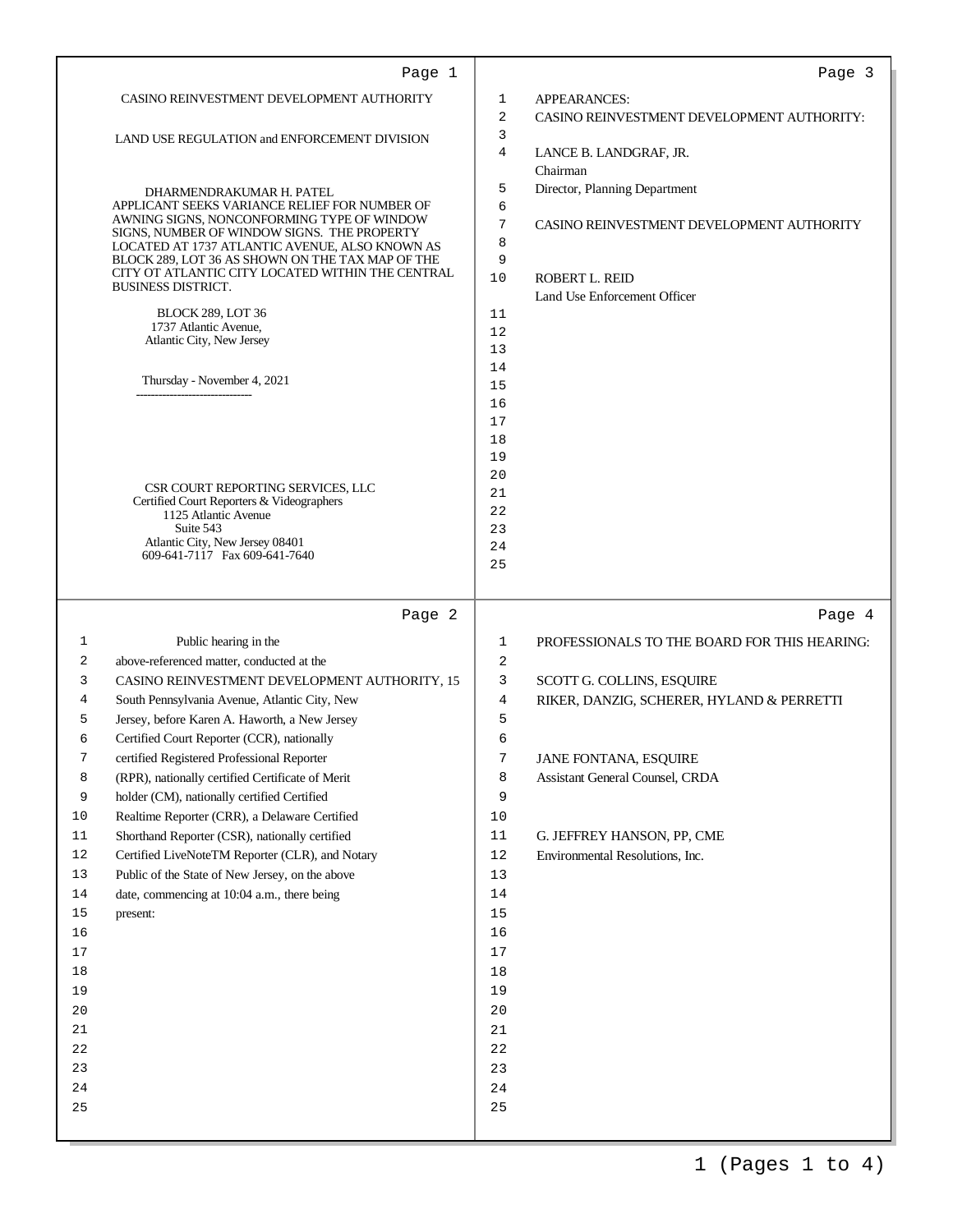|              | Page 5                                        |                |                                                        | Page 7   |
|--------------|-----------------------------------------------|----------------|--------------------------------------------------------|----------|
| $\mathbf{1}$ | ALSO PRESENT FOR CRDA:                        | 1              | INDEX                                                  |          |
| 2            |                                               | $\overline{a}$ |                                                        |          |
| 3            | <b>LIZA BARRICK</b>                           | 3              | WITNESS(ES)                                            | PAGE NO. |
| 4            | Assistant to Lance Landgraf and Zoom operator | $\overline{4}$ | <b>JON BARNHART</b>                                    |          |
| 5            |                                               | 5              | By: Brian Callaghan                                    | 15       |
| б            |                                               | 6              |                                                        |          |
| 7            |                                               | 7              |                                                        |          |
| 8<br>9       |                                               | 8<br>9         |                                                        |          |
| 10           |                                               | 10             |                                                        |          |
| 11           |                                               | 11             | <b>EXHIBITS MARKED AND/OR REFERRED TO:</b>             |          |
| 12           |                                               | 12             | $A-1$                                                  |          |
| 13           |                                               | 13             | $A-2$                                                  |          |
| 14           |                                               | 14             |                                                        |          |
| 15           |                                               | 15             |                                                        |          |
| 16           |                                               | 16             | $B-1$                                                  |          |
| 17           |                                               | 17             |                                                        |          |
| 18           |                                               | 18             |                                                        |          |
| 19           |                                               | 19             |                                                        |          |
| 20           |                                               | 20             |                                                        |          |
| 21           |                                               | 21             |                                                        |          |
| 22           |                                               | 22             |                                                        |          |
| 23           |                                               | 23<br>24       |                                                        |          |
| 24<br>25     |                                               | 25             |                                                        |          |
|              |                                               |                |                                                        |          |
|              | Page 6                                        |                |                                                        | Page 8   |
| 1            | COUNSEL FOR THE APPLICANT:                    | 1              | [COURT REPORTER'S NOTE:                                |          |
| 2            |                                               | 2              | THIS PUBLIC HEARING WAS CONDUCTED                      |          |
| 3            | BRIAN J. CALLAGHAN, ESQUIRE                   | 3              | VIA THE VIDEOCONFERENCE SOFTWARE PROGRAM               |          |
| 4            | CALLAGHAN, THOMPSON & THOMPSON, ESQUIRES      | 4              | ZOOM.                                                  |          |
| 5            |                                               | 5              | MOST ATTENDEES TO THIS PUBLIC                          |          |
| 6            |                                               | 6              | HEARING WERE PARTICIPATING FROM THEIR OWN              |          |
| 7            |                                               | 7              | WORKSPACE THROUGH THEIR COMPUTER OR                    |          |
| 8<br>9       |                                               | 8<br>9         | CELLULAR TELEPHONE.<br>THE COURT REPORTER WILL         |          |
| 10           | ALSO PRESENT FOR THE APPLICANT:               | 10             | ACKNOWLEDGE WITHIN THIS TRANSCRIPT ANY                 |          |
| 11           |                                               | 11             | POOR INTERNET CONNECTION AND                           |          |
| 12           | Dharmendrakumar H. Patel                      | 12             | VIDEOCONFERENCE PLATFORM CUTOUTS WHERE                 |          |
| 13           |                                               | 13             | THE PUBLIC HEARING DID NOT CEASE.]                     |          |
| 14           |                                               | 14             |                                                        |          |
| 15           |                                               | 15             |                                                        |          |
| 16           |                                               | 16             |                                                        |          |
| 17           |                                               | 17             | (Time noted: 10:04 a.m.)                               |          |
| 18           |                                               | 18             |                                                        |          |
|              |                                               | 19             | LANCE LANDGRAF: All right. I'll                        |          |
| 19           |                                               |                |                                                        |          |
| 20           |                                               | 20             | call to order the November 4th, 2021 CRDA Land         |          |
| 21           |                                               | 21             | Use Regulation and Enforcement Division hearing        |          |
| 22           |                                               | 22             | to order.                                              |          |
| 23           |                                               | 23             | Would everyone please rise for the                     |          |
| 24<br>25     |                                               | 24<br>25       | Pledge of Allegiance?<br>(The Pledge of Allegiance was |          |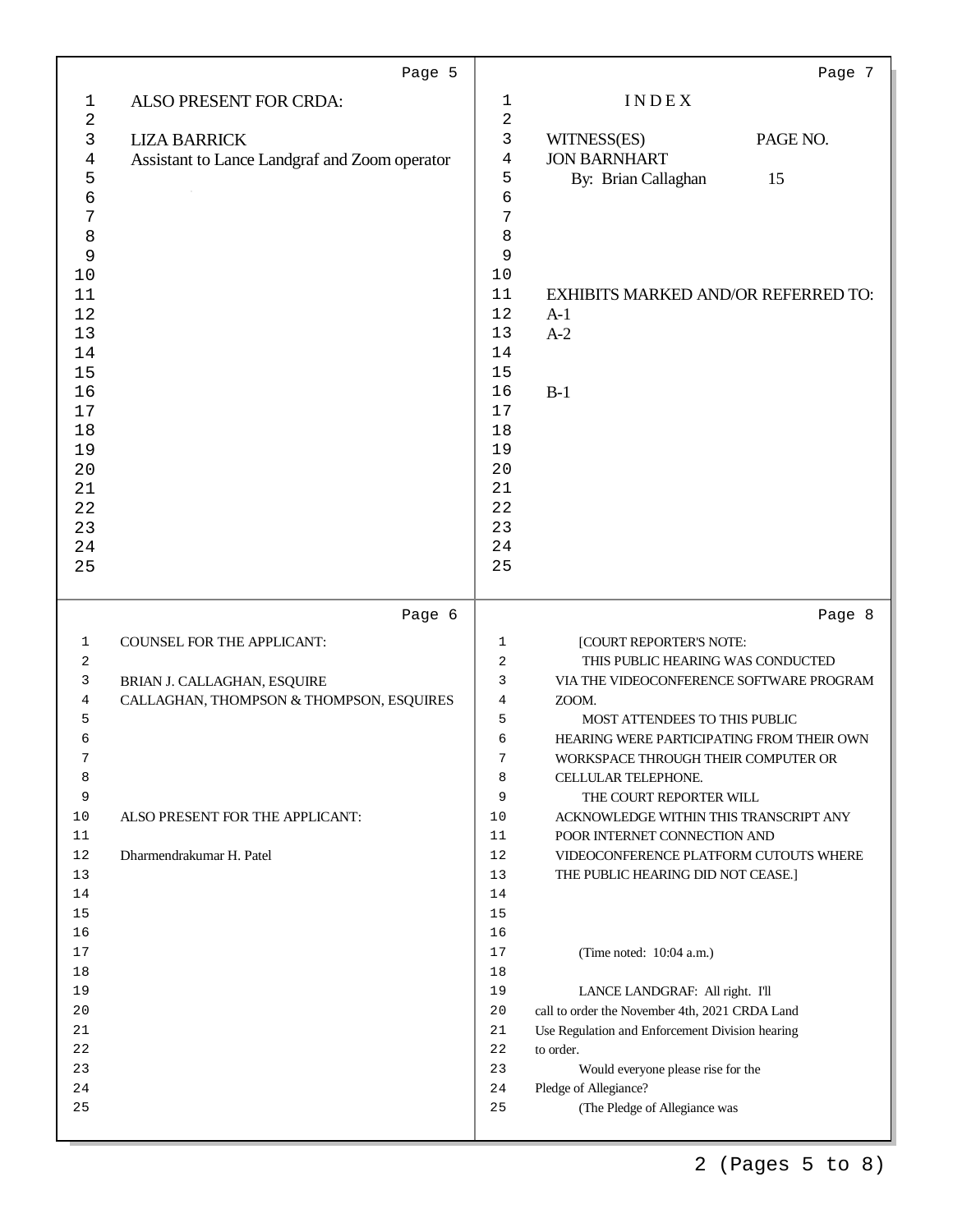| 1              | recited at this time.)                           | 1        | SCOTT COLLINS: Do you swear to                   |
|----------------|--------------------------------------------------|----------|--------------------------------------------------|
| 2              | LANCE LANDGRAF: Thank you.                       | 2        | tell the truth, the whole truth, and nothing but |
| 3              | Okay. This hearing has been                      | 3        | the truth in your testimony here today?          |
| $\overline{4}$ | noticed in accordance with the Senator Byron M.  | 4        | JEFFREY HANSON: I do.                            |
| 5              | Baer Open Public Meetings Act, also known as the | 5        | SCOTT COLLINS: Thank you.                        |
| 6              | Sunshine Law.                                    | 6        | And, Lance, if you could just                    |
| 7              | And, of course, my dog decides to                | 7        | introduce Jeff and explain that he's --          |
| 8              | bark really loudly.                              | 8        | LANCE LANDGRAF: Yes.                             |
| 9              | We have two items -- or we have one              | 9        | Jeff Hanson is our engineer and                  |
| $10$           | item on the list of our agenda today, and that   | 10       | planner for the CRDA Land Use Regulation         |
| 11             | is Application 2021-09-3068. Dharmendrakumar     | 11       | Division, and he's certainly accepted as a -- an |
| 12             | Patel, Gem Liquor store.                         | $1\,2$   | expert in the field of engineering. Not really   |
| 13             | Did I do --                                      | 13       | planning on this application, but I guess -- I   |
| 14             | BRIAN CALLAGHAN: Yes.                            | 14       | guess there is some.                             |
| 15             | LANCE LANDGRAF: -- okay with that                | 15       | So, he is accepted as -- as an                   |
| 16             | first name?                                      | 16       | engineer and planner in this regard.             |
| 17             | <b>BRIAN CALLAGHAN: Perfect.</b>                 | $17$     | JEFFREY HANSON: Yep. I prepared                  |
| $18\,$         | LANCE LANDGRAF: Okay. The                        | 18       | this in -- in -- in concert with one of our      |
| 19             | applicant seeks relief from section NJSA -- NJSA | 19       | licensed professional planners, as far as the    |
| 20             | 40:55D-70c, for a number of awning signs,        | 20       | -- the -- the variances.                         |
| 21             | nonconforming type of window signs, number of    | 21       | LANCE LANDGRAF: Okay. Ed Fox?                    |
| $2\,2$         | window signs.                                    | 22       | JEFFREY HANSON: Yeah.                            |
| 23             | The property is located at 1737                  | 23       | LANCE LANDGRAF: Okay. And Ed Fox                 |
| 24             | Atlantic Avenue, also known as Block 289, Lot 36 | 24       | is also accepted. He's not here today, but he's  |
| 25             | on the tax maps of the city of Atlantic City.    | 25       | certainly accepted as a professional planner,    |
|                |                                                  |          |                                                  |
|                |                                                  |          |                                                  |
|                | Page 10                                          |          | Page 12                                          |
|                |                                                  |          |                                                  |
| 1              | Rob, can we hear on -- on proper                 | 1        | licensed in the State of New Jersey, to assist   |
| 2              | notification?                                    | 2        | him with the letter.                             |
| 3              | ROBERT REID: Yes. I've reviewed                  | 3        | Okay. Brian, the floor is yours.                 |
| $\overline{4}$ | the Proof of Service provided, and we have       | 4        | BRIAN CALLAGHAN: Good morning.                   |
| 5              | jurisdiction to hear the application today.      | 5        | Brian Callaghan of the law firm of Callaghan,    |
| б              | LANCE LANDGRAF: Okay. And, Jeff,                 | 6        | Thompson & Thompson, on behalf of Mr. Patel.     |
| 7              | we're good on completeness?                      | 7        | 1737 Atlantic Avenue.                            |
| 8              | JEFFREY HANSON: We are. We just                  | 8        | Gem Liquor Store.                                |
| 9              | ask that they submit a "C" variance checklist    | 9        | We've had the opportunity to review              |
| $10$           | that wasn't submitted.                           | 10       | Mr. Hanson's report and, assuming that we don't  |
| 11             | LANCE LANDGRAF: Okay.                            | 11       | have to deal with items $2, 3, 4, 5$ , and 6,    |
| $1\,2$         | JEFFREY HANSON: There was a                      | 12       | dealing with lot sizes, lot widths, lot depths,  |
| 13             | Atlantic City -- or CRDA/City of Atlantic City   | 13       | and areas, since all of those are pre-existing   |
| 14             | "C" variance checklist, form 12.                 | 14       | nonconformities and we're not doing anything to  |
| 15             | LANCE LANDGRAF: Okay. And, Scott,                | 15       | structurally change the property, I'll -- I'll   |
| 16             | with that, I'll --                               | 16       | just jump right into the -- the signage that we  |
| 17             | JEFFREY HANSON: So, other than                   | 17       | have.                                            |
| 18             | that, as long as they give testimony, we're --   | 18       | LANCE LANDGRAF: I'm -- I'm fine                  |
| 19             | we have no objection to completeness.            | 19       | with that. Those are existing nonconforming      |
| 20             | LANCE LANDGRAF: Okay. Scott, I                   | 20       | conditions that are not being affected by the    |
| 21             | forgot to have Jeff sworn in. If you could do    | 21       | application.                                     |
| 22             | that for us real quick.                          | 22       | JEFFREY HANSON: And we've                        |
| 23             | SCOTT COLLINS: Good morning, Jeff.               | 23       | customarily handled those. I -- I -- I just put  |
| 24<br>25       | JEFFREY HANSON: Good morning.<br>Scott.          | 24<br>25 | them in there --<br>LANCE LANDGRAF: Right.       |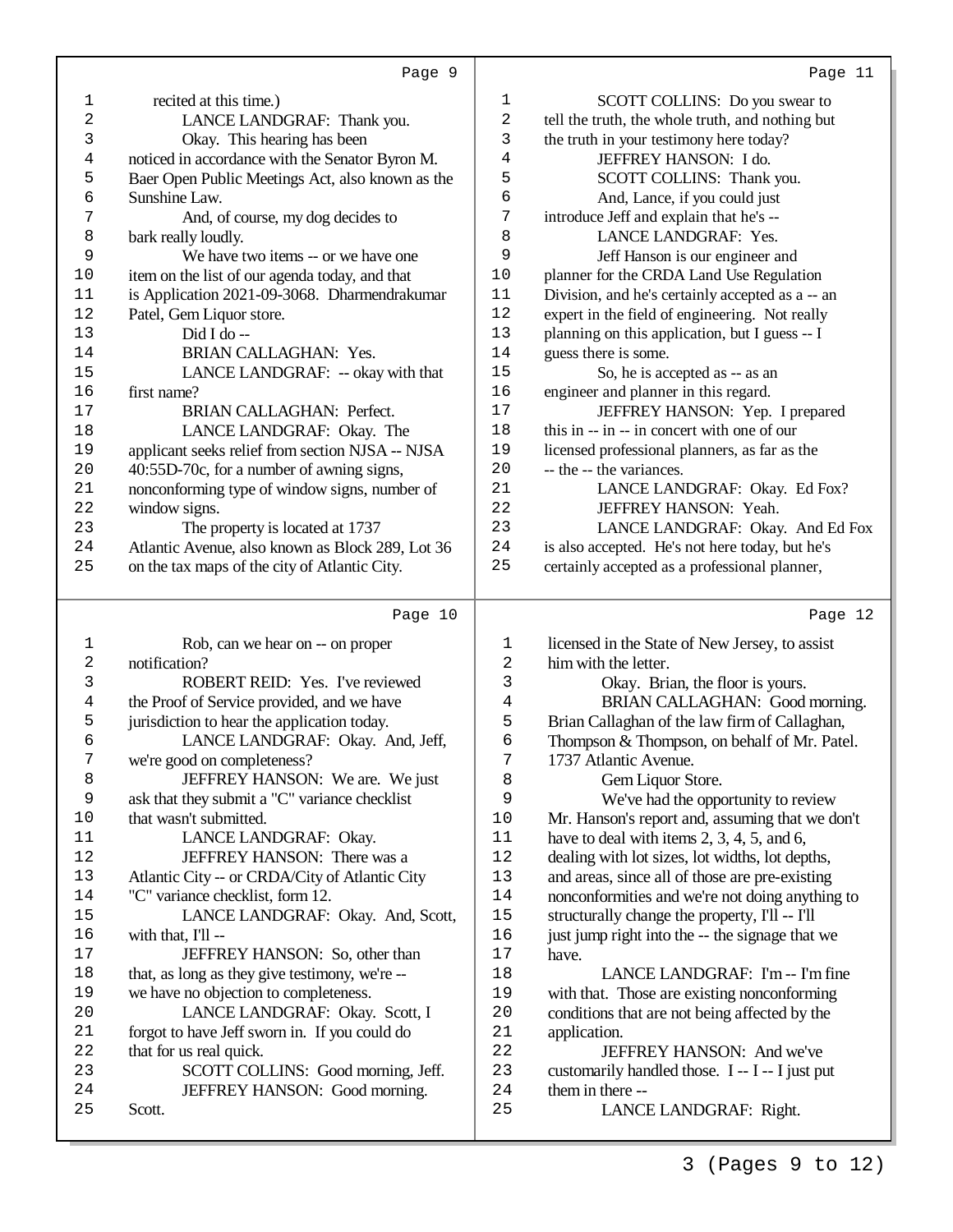| ۰.<br>c |  |
|---------|--|
|         |  |

|                         | Page 13                                                                                        |              | Page 15                                                       |
|-------------------------|------------------------------------------------------------------------------------------------|--------------|---------------------------------------------------------------|
| $\mathbf 1$             | JEFFREY HANSON: -- as a -- a                                                                   | 1            | much -- how much better we're proposing it would              |
| $\overline{\mathbf{c}}$ | customary that we've accepted those before.                                                    | 2            | be.                                                           |
| 3                       | Right, Scott?                                                                                  | 3            | So, can everybody see that?                                   |
| $\,4$                   | SCOTT COLLINS: Correct.                                                                        | 4            | LANCE LANDGRAF: Yes.                                          |
| 5                       | LANCE LANDGRAF: Yeah. It just                                                                  | 5            | JON BARNHART: All right. Do you                               |
| 6                       | documents it and puts it on the record.                                                        | б            | want to swear me real quick, I guess, before I                |
| 7                       | And I -- I appreciate that they are                                                            | 7            | start talking?                                                |
| $\,8\,$                 | in that -- that report. We'll get into that                                                    | 8            | SCOTT COLLINS: Yeah. Sure.                                    |
| 9                       | report a little later.                                                                         | 9            | Just -- just to back up for one                               |
| $10$                    |                                                                                                | $10$         |                                                               |
| 11                      | But, that's fine, Brian. Thank                                                                 | 11           | second. Let's start marking exhibits, too.                    |
| 12                      | you.<br>BRIAN CALLAGHAN: Mr. Reid had                                                          |              | We'll call A-1 the -- the                                     |
|                         |                                                                                                | 12           | application materials A-1.                                    |
| 13                      | originally sent us a Gem Liquor sign inventory,                                                | 13           | And then, Jon, do you have anything                           |
| $1\,4$                  | which I included as part of the package, which                                                 | 14           | that you're going to be showing that wasn't                   |
| 15                      | talked about the types of signs; that one awning                                               | 15           | included as part of the submission package?                   |
| 16                      | sign was permitted, two wall-mounted signs were                                                | 16           | JON BARNHART: Only this photo.                                |
| $17$                    | permitted, one window sign to identify a -- a                                                  | $17$         | SCOTT COLLINS: Okay. So, we'll                                |
| $1\,8$                  | business only was permitted, and then one Open                                                 | 18           | mark this A-2.                                                |
| 19                      | sign -- one Open, in the sense of that you're                                                  | 19           | Okay. And could you raise your                                |
| $20$                    | open, and store hours was permitted.                                                           | 20           | right hand, please?                                           |
| 21                      | And at that time, when we got it,                                                              | 21           | Do you swear to tell the truth, the                           |
| 22                      | we had, depending on how you count the awning                                                  | 22           | whole truth, and nothing but the truth in your                |
| 23                      | signs, since it's a corner, two or three awning                                                | 23           | testimony here today?                                         |
| 24                      | signs, two wall-mounted, eight windows, one                                                    | 24           | <b>JON BARNHART: I do.</b>                                    |
| 25                      | Open, and one store.                                                                           | 25           | SCOTT COLLINS: And will you be                                |
|                         |                                                                                                |              |                                                               |
|                         |                                                                                                |              |                                                               |
|                         |                                                                                                |              |                                                               |
|                         | Page 14                                                                                        |              | Page 16                                                       |
| $\mathbf{1}$            | So, in speaking with my client                                                                 | $\mathbf{1}$ | testifying as both a professional engineer and a              |
| $\sqrt{2}$              | today and going over it with Mr. Barnhart, what                                                | 2            | professional planner today?                                   |
| 3                       | we're seeking relief from is, we -- we want to                                                 | 3            | <b>JON BARNHART: That's correct.</b>                          |
| $\overline{4}$          | have permitted the awning sign as it exists                                                    | 4            | SCOTT COLLINS: And, Lance,                                    |
| 5                       | right now. It's a corner property. So, we want                                                 | 5            | obviously, Jon has testified before us many                   |
| 6                       | the awning sign to exist as it is now. We                                                      | $\epsilon$   | times. So, will you continue to accept his                    |
| 7                       | understand, if it's -- if it is approved, we                                                   | 7            | credentials in both fields?                                   |
| 8                       | would need to have a --                                                                        | 8            | LANCE LANDGRAF: Yes.                                          |
| 9                       | LANCE LANDGRAF: Can everybody see                                                              | 9            | SCOTT COLLINS: Thank you.                                     |
| 10                      | that? I just brought up what you were talking                                                  | 10           | JON BARNHART: Thank you.                                      |
| 11                      | about, Brian.                                                                                  | 11           |                                                               |
| $1\,2$                  | BRIAN CALLAGHAN: Yep. I -- I                                                                   | 12           | <b>DIRECT EXAMINATION</b>                                     |
| 13                      | think Jon Barnhart may have a --                                                               | 13           | BY BRIAN CALLAGHAN:                                           |
| 14                      | Jon, do you want to pop up your                                                                | 14           | All right. Jon, why don't you<br>Q.                           |
| $15$                    | exhibit?                                                                                       | 15           | follow-up on what we were -- what we've                       |
| 16                      | JON BARNHART: Yeah. What I'm                                                                   | 16           | discussed and talk a little bit about what we're              |
| $17$                    | gonna -- I'm -- I'm gonna bring up a photo of                                                  | 17           | proposing --                                                  |
| 18                      | the site when the site was completely out of                                                   | 18           | Sure.<br>A.                                                   |
| 19                      | compliance with regard to the quantity of signs                                                | 19           | -- to clean up the corner?<br>Q <sub>r</sub>                  |
| 20                      | when Mr. Reid's report was done, I think it was                                                | 20           | So, the photo that you see here was<br><b>A.</b>              |
| 21                      |                                                                                                | 21           |                                                               |
| 22                      | back in 2019, originally. Give me one second<br>here.                                          | 22           | -- was from 2019. And you could see that our --               |
| 23                      |                                                                                                | 23           | our client had gotten -- I'll -- I'll use the                 |
| 24                      | Because this kind of gives you a                                                               | 24           | term carried away with signage on the front of                |
| 25                      | good picture of where we were and where we're<br>proposing to go so you can see, you know, how | 25           | his -- of the building.<br>Mr. Reid had -- did an analysis at |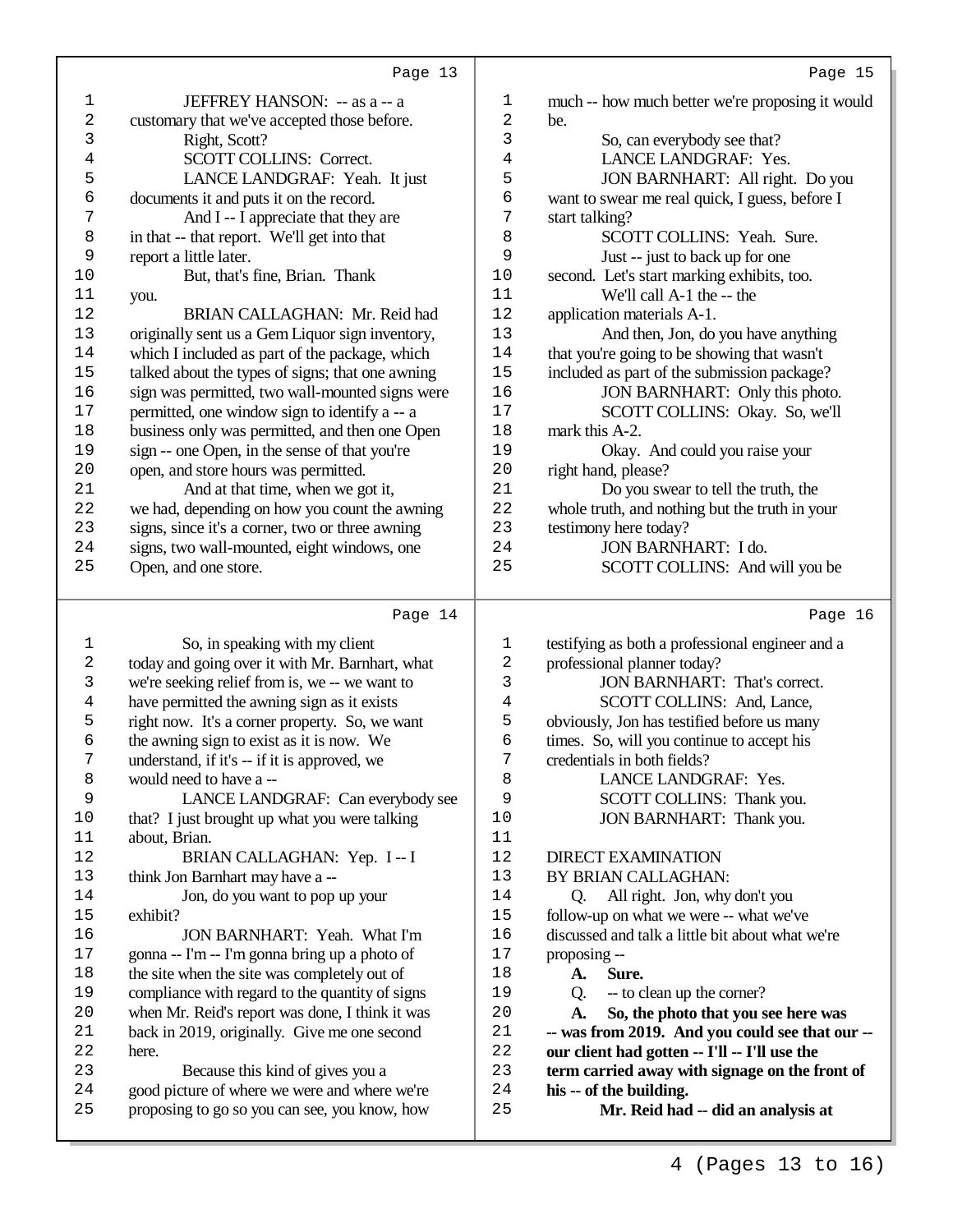Page 20

| 1       | that time, came up with as many as eight window  | 1  | why we -- why it's being separated into multiple |
|---------|--------------------------------------------------|----|--------------------------------------------------|
| 2       | signs in the street wall. Signs, plus the        | 2  | canopy sign elements. Which we believe, the way  |
| 3       | canopy, plus the mural on the side, and the --   | 3  | that this canopy was constructed, it -- it,      |
| 4       | and the prior -- or the building was -- was      | 4  | essentially, serves the purpose of one canopy    |
| 5       | completely out of -- out of compliance with      | 5  | and then -- and then, obviously, the signage on  |
| 6       | regard to signage.                               | 6  | the canopy.                                      |
| 7       | If you visited the building                      | 7  | Another way to look at it is, you                |
| $\,8\,$ | recently, you -- you would know that the         | 8  | do have two street frontages. So, you know, if   |
| 9       | majority of these have been taken down. And      | 9  | you're -- if you --                              |
| 10      | we're -- we're --                                | 10 | Well, you know, there is a vantage               |
| $11\,$  | The goal this morning is to -- is                | 11 | point where you can see the entire element.      |
| 12      | to achieve a signage package that everybody is   | 12 | But, if you're on Atlantic Avenue, coming down   |
| 13      | comfortable with but then, obviously, still      | 13 | the avenue from the -- from the north, you're    |
| 14      | gives our client some flexibility to advertise   | 14 | really only seeing the one that's on Atlantic.   |
| 15      | and to have -- have some space within his        | 15 | And, you know, if you're actually on "MLK,"      |
| 16      | windows to advertise typical to any -- any       | 16 | [stated incorrectly] you're -- you're,           |
| 17      | storefront-type building along the avenue and -- | 17 | basically, seeing the one that's on "MLK."       |
| 18      | and, certainly, typical to a -- to a liquor --   | 18 | So, it's kind of like a                          |
| 19      | liquor store, which -- which you see             | 19 | back-to-back sign -- sign structure, where you   |
| 20      | advertisement through -- in liquor store         | 20 | have signs on each side, but it really is        |
| 21      | windows, you know, basically, all over the       | 21 | constituted -- or is counted as one sign.        |
| 22      | county or the state.                             | 22 | The other thing to keep in mind is               |
| 23      | So, what we -- what we are                       | 23 | that, you know, the building has a lot of        |
| 24      | proposing this morning -- and I guess I'll --    | 24 | frontage on -- on "MLK." You know, the -- the    |
| 25      | first, I'll talk about the -- the -- the awning  | 25 | other -- the other option would have been a      |
|         |                                                  |    |                                                  |

## Page 18

| 1              | -- the canopy, the awning.                       | 1              | canopy that goes all the way down "ML" -- "MLK"  |
|----------------|--------------------------------------------------|----------------|--------------------------------------------------|
| $\overline{a}$ | The -- the -- your regulation                    | $\overline{2}$ | that could be nearly twice as long -- or         |
| 3              | permits one awning -- or -- I'm sorry -- one     | 3              | actually more than twice as long as this canopy. |
| 4              | canopy sign. It has -- it has -- it has been     | 4              | So, what we believe -- what we                   |
| 5              | identified that this -- the -- that the shape of | 5              | believe is that as -- as existing slash proposed |
| 6              | this canopy constitutes three signs. I -- I      | 6              | on the building now is an appropriate sized      |
| 7              | don't know that, from -- from a --               | 7              | canopy. It is signage that is -- that is         |
| 8              | In my professional opinion, I'm not              | 8              | adequate but not proliferating the face of the   |
| 9              | certain that I agree with that, but I do         | 9              | building with the -- with the canopy signs that  |
| 10             | understand the perspective in which that -- that | 10             | would -- would be otherwise permitted if it were |
| 11             | decision was made.                               | 11             | considered one canopy.                           |
| 12             | So, what we are asking for is to                 | 12             | The second element that we are                   |
| 13             | allow the canopy to exist exactly as you see it  | 13             | asking for this morning is window signage.       |
| 14             | in this photo and which is what's -- what's      | 14             | So, as you saw from Mr. Reid's                   |
| 15             | there today. Albeit it is being counted as       | 15             | report, he identified eight -- eight window      |
| 16             | three canopy signs, but it is, essentially, one  | 16             | signs. And -- and -- and we're all familiar      |
| 17             | canopy that wraps -- wraps the corner of the     | 17             | with how -- with liquor stores and -- and,       |
| 18             | building.                                        | 18             | really, all -- all retail shops along the avenue |
| 19             | And, you know, as a -- as a -- as                | 19             | here. Even the pizza shops and -- and other      |
| 20             | an example, if you had an odd-shaped property    | 20             | retail stores do this. They have different       |
| 21             | that would have a continuous canopy that might   | 21             | elements of signage within their windows, and -- |
| 22             | have an angle to it or something, but was all    | 22             | and they switch out over time and, you know,     |
| 23             | along -- on street frontage, I think that would  | 23             | they're identifying things that are being sold   |
| 24             | still be considered one canopy. But, because we  | 24             | within the building or -- or, you know, within   |
| 25             | wrapped the corner of the building I guess is    | 25             | the use.                                         |
|                |                                                  |                |                                                  |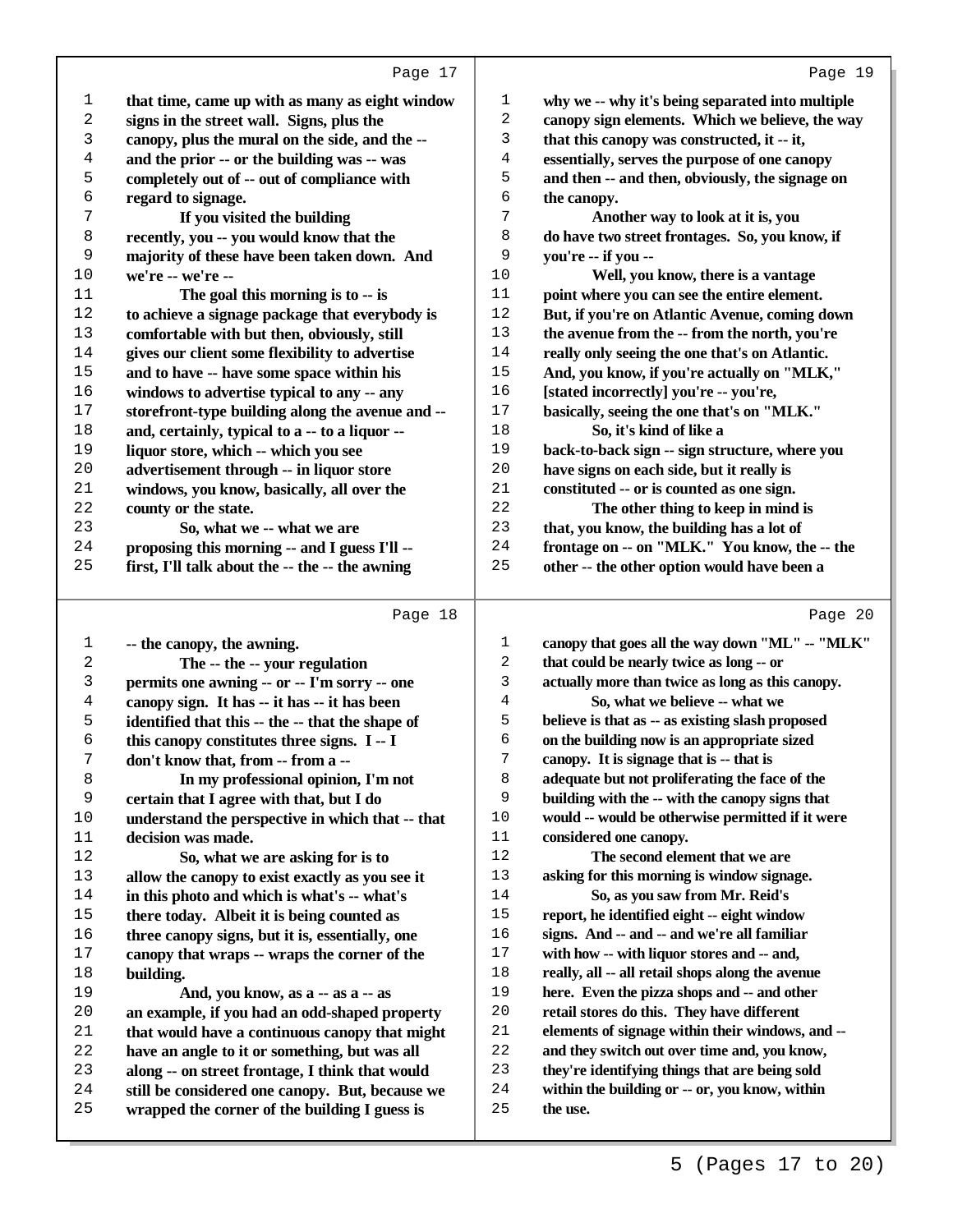| 1  | So, what we are -- what we would                 | 1              | And then the other two sign                      |
|----|--------------------------------------------------|----------------|--------------------------------------------------|
| 2  | like to ask for this morning is the ability to   | 2              | locations, you know, again, as I mentioned, are  |
| 3  | utilize the three windows. They're not big       | 3              | -- are -- the goal is keep making the -- making  |
| 4  | windows and -- and they don't run all the way    | $\overline{4}$ | the -- the -- the site successful; letting       |
| 5  | down "MLK" Boulevard. They're just the two on    | 5              | people know, you know, what's in the facility,   |
| 6  | the -- on the commercial frontage of -- of       | 6              | number one. Letting -- letting them know that    |
| 7  | Atlantic Avenue. And then the one on the corner  | 7              | the facility is open or closed. Number two,      |
| 8  | -- that turns the corner onto "MLK," to utilize  | 8              | letting them know what products are inside the   |
| 9  | the windows for signage, for advertising of --   | 9              | facility that are for -- that are for purchase.  |
| 10 | of items such as Coors Light and Bud Light. It   | 10             | So, that is what we are proposing                |
| 11 | would also have their Open sign in it.           | 11             | this morning with regard to the signage package. |
| 12 | And the -- the tradeoff, if you                  | 12             | Talking about the -- the -- the --               |
| 13 | will, would be that we're -- we're proposing and | 13             | those window signs again for a moment, I think   |
| 14 | -- and would condition the approval on the idea  | 14             | that the -- that the condition of proposing no   |
| 15 | that we would have no wall-mounted signage       | 15             | future wall signs beyond the three -- beyond the |
| 16 | whatsoever.                                      | 16             | three sign locations within the windows I think  |
| 17 | So, as you know, the ordinance                   | $17$           | is a very good tradeoff, because it -- it kind   |
| 18 | permits -- and Mr. Reid's report identifies this | 18             | of locks in the -- the actual totals of -- of -- |
| 19 | as well -- the ordinance permits one window      | 19             | of space the signage could occupy both of the    |
| 20 | sign, albeit it -- it is to identify the -- the  | 20             | frontages of -- of this building.                |
| 21 | -- the site -- or the -- the -- the -- the       | 21             | And then the one, I think,                       |
| 22 | tenant and not necessarily goods or services     | 22             | overlying thing I -- that we need to keep in     |
| 23 | within the building, but it does permit one      | 23             | mind is that if you look at the canopy sign and  |
| 24 | window sign. And then it would -- based on this  | 24             | you look at the window signs and you add their   |
| 25 | layout, it would permit two wall signs. So, you  | 25             | square footages up, even if you were to take     |
|    |                                                  |                |                                                  |
|    | Page 22                                          |                | Page 24                                          |
|    |                                                  |                |                                                  |

## Page

| 1  | would be allowed to have three signs that --     | 1  | those windows and have a sign cover the entire   |
|----|--------------------------------------------------|----|--------------------------------------------------|
| 2  | that are affixed to the face of the building.    | 2  | window, it would still be well below the 25      |
| 3  | And those three signs, as you know, can't --     | 3  | percent that is permitted based on this -- your  |
| 4  | can't exceed 25 percent -- including all the     | 4  | land use regulations.                            |
| 5  | signs can't exceed 25 percent of the building    | 5  | Mr. Reid's report identifies the --              |
| 6  | facades.                                         | 6  | the facade areas of the -- of both "MLK" and     |
| 7  | What we are asking for this morning              | 7  | Atlantic Avenue. And you could see from that     |
| 8  | is to have three sign locations, which would be  | 8  | that, even when he had way more signs than he    |
| 9  | the three windows, and have no wall-mounted sign | 9  | was permitted to have, he was well below the     |
| 10 | -- signage. So, in -- in essence, we would have  | 10 | threshold of the 25 percent.                     |
| 11 | the permitted number of -- of signs, three,      | 11 | So, we believe that this is a case               |
| 12 | because you could have one window and two wall,  | 12 | of $a - a C(2)$ type of application, where the   |
| 13 | but we are proposing to have all three of those  | 13 | benefits of the deviation outweigh the           |
| 14 | in the window.                                   | 14 | detriments.                                      |
| 15 | We think --                                      | 15 | The benefits are that, obviously,                |
| 16 | Or just looking at each one of                   | 16 | we are proposing to limit our signage type by -- |
| 17 | those locations for a moment, the one window,    | 17 | by eliminating the use of wall-mounted signage   |
| 18 | the signage that -- that would be the furthest   | 18 | in trade for utilizing our window spaces for our |
| 19 | to the north, signs on that window is important  | 19 | signage on the site.                             |
| 20 | to us because it was built as a -- that you      | 20 | Allowing those signs to take place,              |
| 21 | can't see in, but you can see out type of screen | 21 | again, helps -- helps promote this business,     |
| 22 | sign, which is our client's office space. So,    | 22 | helps keep the business successful, gives        |
| 23 | that -- that -- that is important. It gives him  | 23 | motorists, pedestrians, bicyclists that are      |
| 24 | privacy but still allows him to see out from --  | 24 | going by know what goods and services are being  |
| 25 | from a security perspective.                     | 25 | -- are -- are available within the store. But,   |
|    |                                                  |    |                                                  |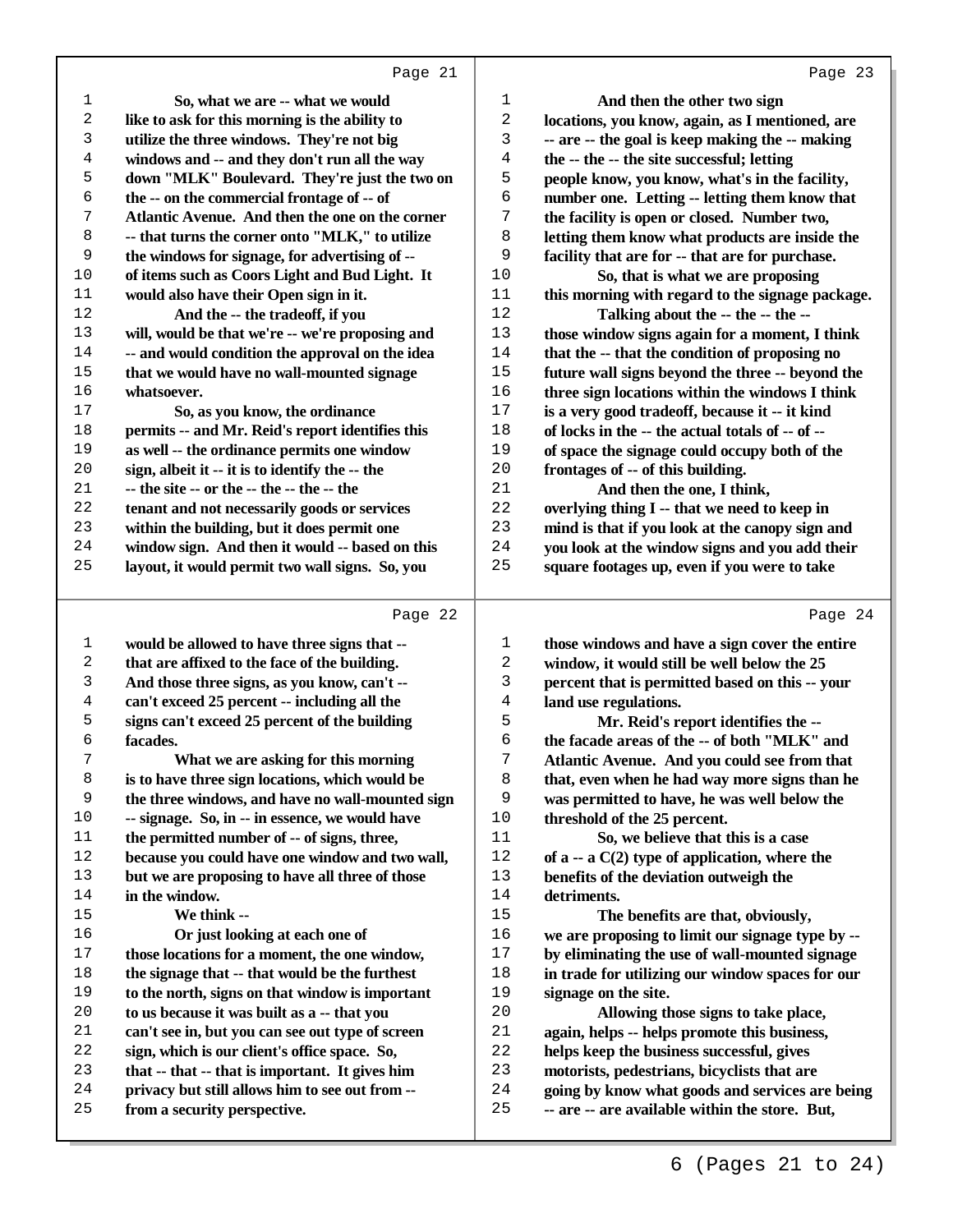|          | Page 25                                                                                   |             | Page 27                                                               |
|----------|-------------------------------------------------------------------------------------------|-------------|-----------------------------------------------------------------------|
| 1        | it's done in what I -- what I would consider a                                            | $\mathbf 1$ | discuss that so that --                                               |
| 2        | tasteful manner because we're not -- we're -- we                                          | 2           | You know, once again, it would just                                   |
| 3        | are proposing to not place banners along the                                              | 3           | be one window sign. It would either be like a                         |
| 4        | walls, like you see similar to what was in this                                           | 4           | Coors Light sticker on their window or, in the                        |
| 5        | picture.                                                                                  | 5           | event that a Coors Light person gave him a sign                       |
| б        | It would still allow you to                                                               | 6           | to hang -- hang from the inside of the building,                      |
| 7        | maintain the architecture of the building and                                             | 7           | down into the window space but inside the                             |
| 8        | see all the brick of the building, you know, on                                           | 8           | building. So, we're, once again, just one sign                        |
| 9        | this prominent corner.                                                                    | 9           | per window. Correct?                                                  |
| 10       | And for those reasons, we believe                                                         | 10          | A. Yeah. So, it --                                                    |
| 11       | that a "C" variance can be granted as -- as --                                            | 11          | Right. The proposal would be one                                      |
| 12       | as requested.                                                                             | 12          | sign per window.                                                      |
| 13       | With regard to the negative                                                               | 13          | You know, if you're familiar with                                     |
| 14       | criteria of a "C" variance for an application                                             | 14          | -- with the -- with the liquor and beer and wine                      |
| 15       | like this, is there a substantial detriment to                                            | 15          | industry, suppliers and vendors will -- will --                       |
| 16       |                                                                                           | 16          |                                                                       |
| $17$     | the -- to the public good? I would argue that<br>having signage that -- that promotes the | 17          | would -- will ask the -- the building owners to                       |
| 18       |                                                                                           | 18          | -- to display their signage, and they'll give                         |
|          | business is a benefit to the public good, as                                              | 19          | them the signs. And that's why they switch out                        |
| 19       | long as it's not done in any major distracting                                            |             | over time.                                                            |
| 20       | way, and which we think that the limitations                                              | 20          | So, you know, sometimes, they come                                    |
| 21<br>22 | that we are proposing this morning would                                                  | 21<br>22    | as a -- as a -- as a -- I don't want to call it                       |
|          | eliminate any major distraction of a motorist or                                          |             | a sticker, but -- but they get placed on the                          |
| 23       | a pedestrian but still providing the                                                      | 23          | glass of the window. Then other times, they get                       |
| 24<br>25 | information.                                                                              | 24<br>25    | hung inside the building and then they're able                        |
|          | And the second prong of the                                                               |             | to be seen through the window.                                        |
|          | Page 26                                                                                   |             | Page 28                                                               |
| 1        | negative criteria is that is there a substantial                                          | 1           | The idea here is, rather than, you                                    |
| 2        | detriment to the zone plan or zoning ordinance.                                           | 2           | know -- as these things are being switched out,                       |
| 3        | And I would argue that, based on the number of                                            | 3           | instead of it being, oh, is that legal, is that                       |
| 4        | signs affixed to the face of the building that                                            | 4           | not legal, did that comply with the ordinance,                        |
| 5        | we propose, being three, that is -- the intent                                            | 5           | the idea being that we would like the ability to                      |
| б        | of the ordinance is to allow one window and two                                           | 6           | utilize each of the three windows for different                       |
| 7        | wall, which still gives you the same quantity of                                          | 7           | types of signage that may be appropriate at the                       |
| 8        | signage that are -- that are affixed to the face                                          | 8           | time for advertisement of the goods within the                        |
| 9        | of the building.                                                                          | 9           | building. And it would never be a sign that --                        |
| 10       | So, I believe that there is no                                                            | 10          | that advertised anything other than what's being                      |
| 11       | substantial detriment to the zone plan or zoning                                          | 11          | sold inside the building itself.                                      |
| $1\,2$   | ordinance as a result of our -- our client's                                              | 12          | ROBERT REID: Lance, I have a                                          |
| 13       | proposal.                                                                                 | $13$        | question and comment.                                                 |
| 14       | And, Brian, that's really all I                                                           | 14          | LANCE LANDGRAF: Well, let's let                                       |
| 15       | have.                                                                                     | 15          | them finish their presentation. Then we'll --                         |
| 16       | On the window signs, we had<br>Q.                                                         | 16          | ROBERT REID: Okay.                                                    |
| 17       | discussed --                                                                              | $17$        | LANCE LANDGRAF: -- we'll circle                                       |
| 18       |                                                                                           | 18          | back.                                                                 |
|          |                                                                                           |             |                                                                       |
| 19       | I'm gonna stop sharing for a<br>A.                                                        | 19          |                                                                       |
|          | second, Brian, --                                                                         |             | ROBERT REID: Okay.                                                    |
| 20       | Q.<br>Okay.                                                                               | 20          | BRIAN CALLAGHAN: We -- we don't                                       |
| 21<br>22 | -- so we can see everybody.<br>A.<br>On the window signs, we had<br>Q.                    | 21<br>22    | have anything else, Mr. Landgraf.<br>LANCE LANDGRAF: Okay. Then, Rob, |

23 go ahead.<br>24 R

 neon signs that could be hung on the inside of the property, where it would be. And could you 24 ROBERT REID: Okay. Yes. One<br>25 thing. I just want to make sure the record's thing. I just want to make sure the record's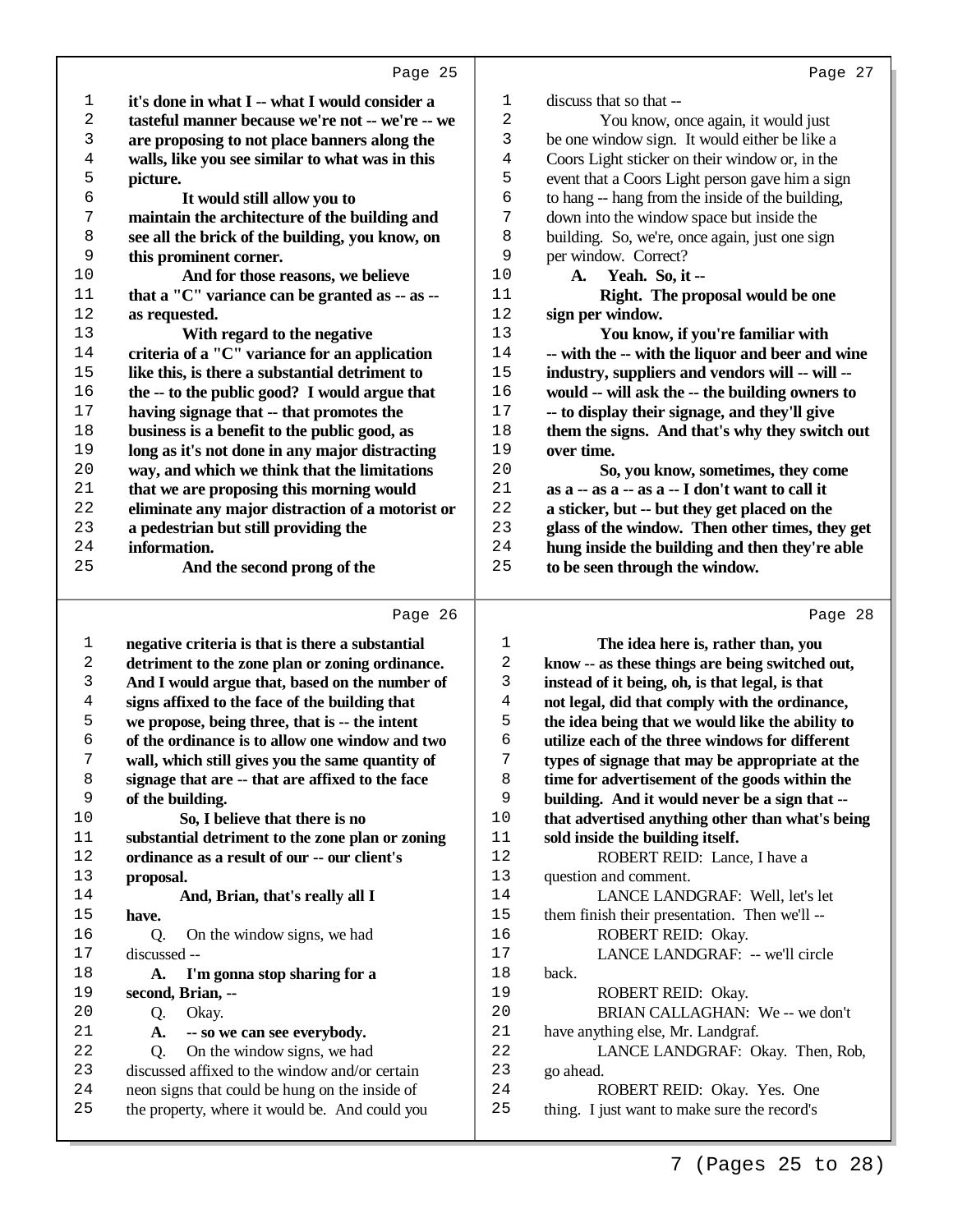| $\mathbf 1$ | correct. That's Indiana Avenue, not Martin                             | 1        | -- you see up and down Atlantic and Pacific                       |
|-------------|------------------------------------------------------------------------|----------|-------------------------------------------------------------------|
| 2           | Luther King.                                                           | 2        | Avenue and on the boardwalk. You know, we have                    |
| 3           | JON BARNHART: Oh. Okay.                                                | 3        | written violations. We have collected fines.                      |
| 4           | LANCE LANDGRAF: I heard that, too.                                     | 4        | We don't want to collect fines. We                                |
| 5           | ROBERT REID: So, at least the                                          | 5        | want compliance.                                                  |
| 6           | record has that. No big deal.                                          | 6        | Atlantic City has for too long                                    |
| 7           | The other thing is, are you                                            | 7        | allowed signage to run rampant.                                   |
| 8           | intending that the wall -- window signage will                         | 8        | So, I am not in favor of -- of any                                |
| 9           | conform to the 25 percent maximum in the glass                         | 9        | recommendation to our board that would allow                      |
| 10          | or are you asking relief from that?                                    | $10$     | full coverage in the windows. I'm -- I'm just                     |
| 11          | JON BARNHART: We're asking --                                          | $11$     | not. You know, that's not something I think is                    |
| 12          | [Indiscernible - overtalking]                                          | 12       | -- is advantageous to the security of the site                    |
| 13          | ROBERT REID: At the moment --                                          | 13       | and doesn't -- doesn't look right.                                |
| 14          | JON BARNHART: We would -- we would                                     | 14       | You have windows there for a                                      |
| 15          | be asking for -- we would be asking for relief                         | 15       | reason; not --                                                    |
| 16          | from that. We're -- we're --                                           | 16       | To cover them up completely with                                  |
| $17$        | We would not meet -- we would not                                      | $17$     | signage is not something that -- that I would                     |
| $18\,$      | exceed the maximum of 25 percent of the building                       | 18       | support with an application.                                      |
| 19          | facade for all signage.                                                | 19       | So, we've got to come to some sort                                |
| 20          | So, in -- in theory, what we're                                        | 20       |                                                                   |
| 21          | talking about is -- is utilizing, potentially,                         | 21       | of an agreement where that will be reduced.                       |
| 22          |                                                                        | 22       | It's -- it's just not something that -- that I                    |
|             | the entire window, but that's -- the reality of                        |          | support.                                                          |
| 23          | it, that's not gonna be the case. But,                                 | 23       | With regard to the canopy, I'm okay                               |
| 24          | potentially, the entire window.                                        | 24       | with the canopy and how that's laid out. It                       |
| 25          | ROBERT REID: So, we need --                                            | 25       | does need relief, but I -- but, I think it --                     |
|             | Page 30                                                                |          | Page 32                                                           |
| $\mathbf 1$ | Okay. Just so it's understood that                                     | 1        | it's actually --                                                  |
| $\sqrt{2}$  | you'll -- you'll need variance relief from the                         | 2        | Now, to me, it's got a little bit                                 |
| 3           | sides of the -- the signs in the glass itself.                         | 3        | too much signage on it, but it -- it's there.                     |
| 4           | LANCE LANDGRAF: All right. So --                                       | 4        | I don't have too much of a problem                                |
| 5           | so, I -- I have a concern with blocking the                            | 5        | with it wrapping around the building. I think                     |
| б           | entire windows.                                                        | б        | it does serve a purpose on Atlantic and Indiana                   |
| 7           | So, when we wrote these regs, we                                       | 7        | Avenue by -- by wrapping around that corner.                      |
| 8           | talked to Atlantic City, we talked to the                              | 8        | Understanding it does need relief,                                |
| $\mathsf 9$ | Atlantic City Police Department. And one of                            | 9        | but this is -- you know, it's a corner site. It                   |
| $10$        | their goals and then what they've started to do                        | 10       | gets that -- that little bit of extra signage                     |
| 11          | is have, you know, police officers -- and -- and                       | 11       | space to put that up.                                             |
| 12          | not as much as -- as everyone would like, but                          | 12       | A question on the mural. That --                                  |
| 13          | start walking the streets a little bit more,                           | 13       | that -- that doesn't need any relief. That's                      |
| 14          |                                                                        | 14       | something that was done by the 48 Blocks group.                   |
| $15$        | being able to look in the businesses and make<br>sure things are okay. | 15       |                                                                   |
|             |                                                                        | 16       | It's not -- it's not necessarily signage.                         |
| 16          | And that's part of the reason why                                      | $17$     | Correct, Rob?                                                     |
| 17          | these windows are, you know, supposed to be                            |          | ROBERT REID: That's correct. It's                                 |
| $18\,$      | mostly open. Not say "open." Clear, visibility                         | 18       | considered art and --                                             |
| 19<br>20    | going through them.<br>And, you know, we have been issuing             | 19<br>20 | [Indiscernible - overtalking]<br>LANCE LANDGRAF: Okay. I think it |
|             |                                                                        |          |                                                                   |

21 looks good.<br>22 [Inc

22 [Indiscernible - overtalking]<br>23 I mean, it does add to that sid 23 I mean, it does add to that side of<br>24 the building. It -- it looks nice.

 And, you know, we have been issuing a lot of violations in this regard. You know, 22 not everyone is compliant yet. We understand<br>23 that. But, we have issued hundreds of 23 that. But, we have issued hundreds of<br>24 violations for signage in the city becau violations for signage in the city because they were allowed to put up signage like -- like you

24 the building. It -- it looks nice.<br>25 So, that -- that's where So, that -- that's where I'm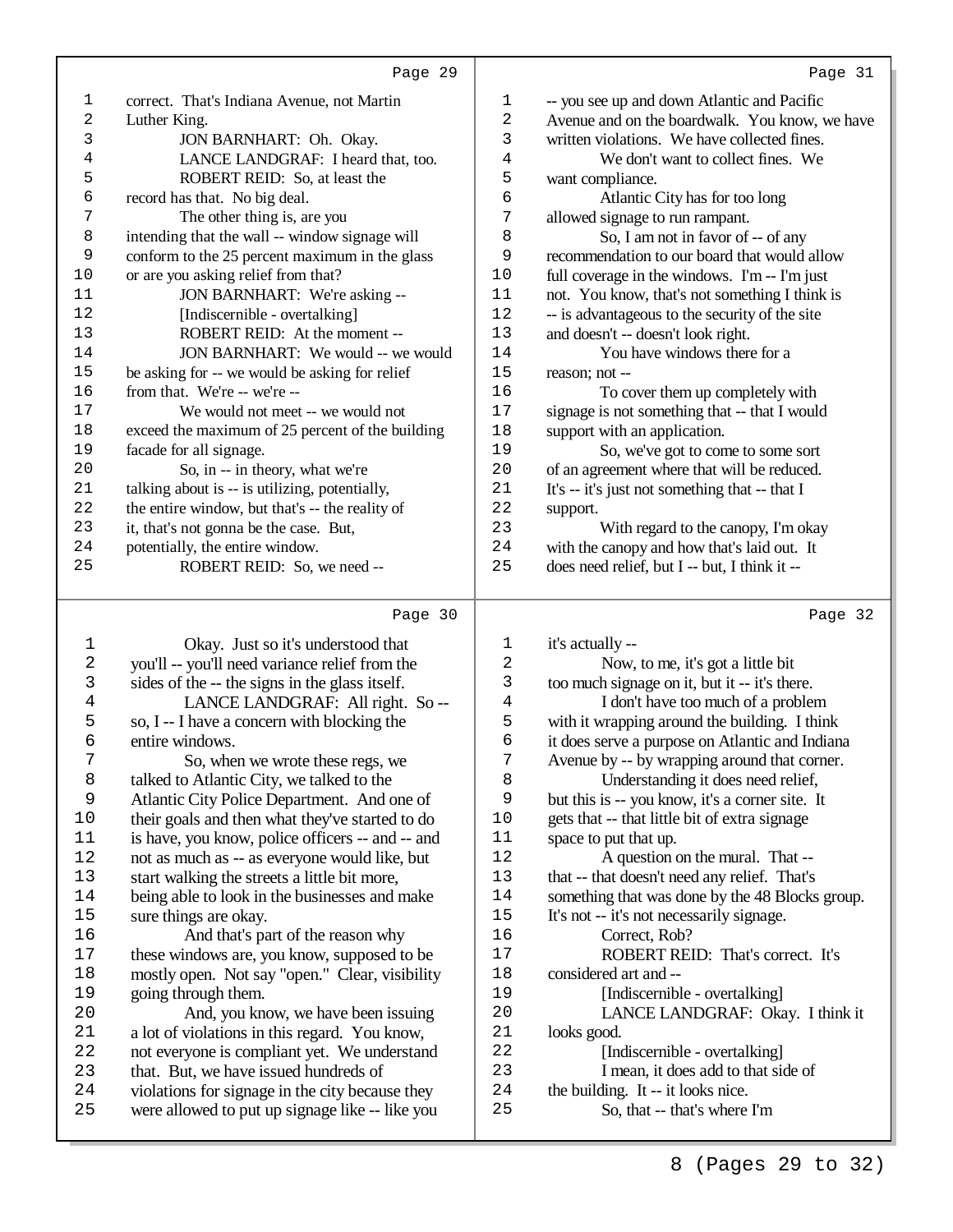ı

|             | Page 33                                          |                | Page 35                                          |
|-------------|--------------------------------------------------|----------------|--------------------------------------------------|
| $\mathbf 1$ | leaning towards, is we've got to come up with a  | 1              | on outside of his store. But, he's looking for   |
| 2           | different plan for the window signage.           | 2              | that -- that privacy so the people can't see     |
| 3           | The -- the two windows, the one on               | 3              | into his office space.                           |
| 4           | the corner on -- on Indiana and then the one     | 4              | LANCE LANDGRAF: Well, that --                    |
| 5           | before the doorway, to me, those are fine. They  | 5              | that's an office? That's not a -- that's not     |
| б           | -- they look okay. They're open signs. They      | 6              | the cash register area? That -- that's the --    |
| 7           | allow someone from the outside to see into the   | 7              | DHARMENDRAKUMAR PATEL: People can                |
| 8           | property. You know, they're the neon stuff that  | 8              | see in. That's it.                               |
| 9           | I -- that I kind of think goes along with a -- a | 9              | LANCE LANDGRAF: I have -- I've                   |
| 10          | liquor store, to me, and a -- and a -- a retail  | 10             | been by the store. I have not been in it. So,    |
| 11          | store in -- in that location.                    | 11             | $is - is that -$                                 |
| 12          | But, having that full -- those full              | 12             | [Indiscernible - Mr. Barnhart                    |
| 13          | windows blocked with either an adhesive-attached | 13             | speaking in low tone]                            |
| 14          | sign or something hanging on the inside, I --    | 14             | JON BARNHART: right, that                        |
| 15          | that -- that, to me, is -- doesn't -- doesn't    | 15             | corner.                                          |
| 16          | meet the goals of our master plan and the city's | 16             | It's not the cash register.                      |
| 17          | safety requirements that they've looked at       | 17             | [Indiscernible - Mr. Patel speaking              |
| 18          | increasing over the last several years.          | $18\,$         | in low tone]                                     |
| 19          | [Indiscernible - overtalking]                    | 19             | on the other side.                               |
| 20          | ROBERT REID: Yeah. Yeah.                         | 20             | JON BARNHART: On the other window.               |
| 21          | LANCE LANDGRAF: So, why don't --                 | 21             | DHARMENDRAKUMAR PATEL: No. Same                  |
| 22          | with this, why don't we go to --                 | 22             | piece of window.                                 |
| 23          | [Indiscernible - overtalking]                    | 23             | JON BARNHART: Oh. Okay.                          |
| 24          | JON BARNHART: Lance -- Lance, can                | 24             | DHARMENDRAKUMAR PATEL: Yeah.                     |
| 25          | we jump in real quick on that topic while you're | 25             | BRIAN CALLAGHAN: Yeah. It's --                   |
|             |                                                  |                |                                                  |
|             | Page 34                                          |                | Page 36                                          |
| 1           |                                                  | 1              | it's his office, and you could see to the cash   |
| $\sqrt{2}$  | LANCE LANDGRAF: Sure. Sure.                      | 2              | register.                                        |
| 3           | JON BARNHART: -- looking at it?                  | 3              | So, that -- that window we'd like                |
| 4           | $So, -$                                          | $\overline{4}$ | to still maintain mesh.                          |
| 5           | LANCE LANDGRAF: Yep.                             | 5              | The other two windows, signage in                |
| 6           | JON BARNHART: -- we were just                    | 6              | them, but only on the top 50 percent so they're  |
| 7           | talking with our client while understanding your | 7              | a clear view for anybody else walking by.        |
| 8           | concern there.                                   | 8              | LANCE LANDGRAF: All right. I -- I                |
| 9           | What we're thinking is -- you know,              | 9              | -- I like the fact that it's gonna be on the top |
| 10          | to address the concern of safety and -- and --   | 10             | half. On the other two windows, I'm still a      |
| 11          | and not blocking those windows, what we're       | 11             | little concerned.                                |
| 12          | thinking is to amend our proposal to a maximum   | 12             | Now, this --                                     |
| 13          | of 50 percent of the -- of the window space.     | 13             | The -- the northern window was what              |
| 14          | And it would be the -- it would -- and it would  | $14$           | we were referring to. That would be on the       |
| 15          | only be limited to the top half so that, when    | $15$           | bottom half, and the top would be open?          |
| 16          | you're walking by, you'd have a clear view into  | 16             | JON BARNHART: Is the top open                    |
| 17          | the -- into the store itself.                    | $17$           | there?                                           |
| 18          | We would still request the office                | 18             | DHARMENDRAKUMAR PATEL: Top open,                 |

down open. Yeah.

can't hear those --

 [Indiscernible - Mr. Patel and Mr. Barnhart speaking in low tones]

22 LANCE LANDGRAF: Jon, if you can go<br>23 back to that -- that photograph you had up. back to that -- that photograph you had up. 24 THE COURT REPORTER: I'm sorry. I<br>25 can't hear those --

| 18 | We would still request the office             |
|----|-----------------------------------------------|
| 19 | window -- that's the furthest north window on |
| 20 | Atlantic Avenue --                            |

| 2.1  | LANCE LANDGRAF: Right.                         |
|------|------------------------------------------------|
| 2.2. | JON BARNHART: -- to be that mesh.              |
| 23   | It $-$                                         |
| 2.4  | He can see out. So, he can see                 |
| 25   | from a security standpoint to see what's going |

Page 35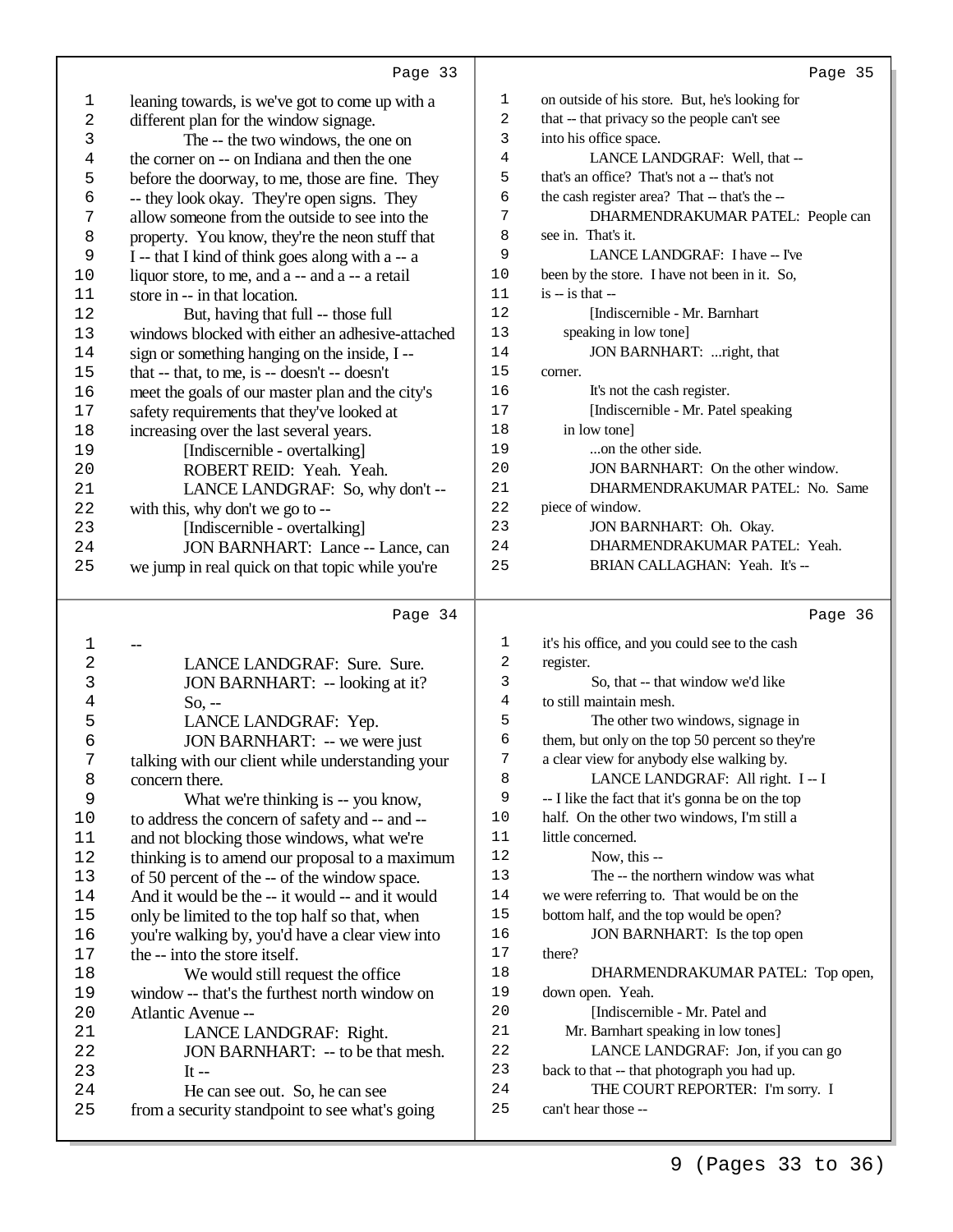|                | Page 37                                          |          | Page 39                                                                             |
|----------------|--------------------------------------------------|----------|-------------------------------------------------------------------------------------|
| 1              | BRIAN CALLAGHAN: Okay.                           | 1        | background has been pretty adequately laid out                                      |
| 2              | THE COURT REPORTER: -- one-to-one                | 2        | by everyone, unless you want me to regurgitate                                      |
| 3              | conversations with Mr. Patel.                    | 3        | that.                                                                               |
| 4              | BRIAN CALLAGHAN: I'll bring him                  | 4        | Do you want me to go through the                                                    |
| 5              | back up for you.                                 | 5        | seven pre-existing nonconformities for the                                          |
| 6              | Can you see that, Lance?                         | 6        | record or --                                                                        |
| 7              | LANCE LANDGRAF: Yes.                             | 7        | LANCE LANDGRAF: No. I think                                                         |
| 8              | BRIAN CALLAGHAN: Okay.                           | 8        | they're in your report. We'll attach that and                                       |
| 9              | LANCE LANDGRAF: So -- so, right                  | 9        |                                                                                     |
| 10             | now, that window has -- I'll -- I'll call it a   | $10$     | JEFFREY HANSON: Okay.                                                               |
| 11             | neon sign in the top of it, it looks like. And   | $11\,$   | LANCE LANDGRAF: -- and we'll cover                                                  |
| 12             | then the bottom of it is fully blocked with the  | 12       | that in the hearing officer report.                                                 |
| 13             | adhesive sign.                                   | 13       | Unless you think we have to bring                                                   |
| 14             | So, that's -- you -- you -- that's               | 14       | that out, Scott.                                                                    |
| 15             | what you would want. You'd want to keep that at  | 15       | SCOTT COLLINS: I don't think                                                        |
| 16             | the bottom of it and leave the top half open.    | 16       | that's necessary. It's part of the record of                                        |
| 17             | <b>BRIAN CALLAGHAN: Correct.</b>                 | 17       | his report.                                                                         |
| 18             | <b>JON BARNHART: Correct.</b>                    | 18       | LANCE LANDGRAF: It's part of the                                                    |
| 19             | LANCE LANDGRAF: All right.                       | 19       | record. And -- and -- and so we're just                                             |
| 20             | BRIAN CALLAGHAN: And then on the                 | 20       | documenting it. And I think that's well                                             |
| 21             | other two signs, the top half with one window    | 21       | documented; that the site's existing                                                |
| 22             | sign, the bottom half completely open.           | 22       | nonconforming.                                                                      |
| 23             | LANCE LANDGRAF: Okay.                            | 23       | JEFFREY HANSON: So, we --                                                           |
| 24             | BRIAN CALLAGHAN: And then the                    | 24       | LANCE LANDGRAF: I do have one                                                       |
| 25             | wall-mounted signs removed.                      | 25       | question before you go into your review. Well,                                      |
|                |                                                  |          |                                                                                     |
|                | Page 38                                          |          | Page 40                                                                             |
| 1              |                                                  | 1        | it's in your report, so I'll let you do that.                                       |
| $\sqrt{2}$     | LANCE LANDGRAF: Would go away.<br>Yeah.          | 2        | Go ahead, Jeff.                                                                     |
| 3              | All right. Let's hear from --                    | 3        | JEFFREY HANSON: Yeah. We had --                                                     |
| $\overline{4}$ | let's hear from Jeff real quick -- or not real   | 4        | we had identified three -- three nonconformities                                    |
| 5              | quick. It's whatever time he takes.              | 5        | that required variance relief. And from what                                        |
| 6              | Jeff you've already been sworn in.               | 6        | I'm hearing now with the window signs, we're                                        |
| 7              | JEFFREY HANSON: I'll try -- I'll                 | 7        | gonna -- also gonna need some relief from                                           |
| 8              | try not to take too much. Yes.                   | 8        | $1966 - 5.7(g)(9)$ , which limits the aforementioned                                |
| 9              | $We -$                                           | 9        | requirement to 25 percent of the window areas to                                    |
| 10             | LANCE LANDGRAF: No. That's fine.                 | 10       | -- to signage.                                                                      |
| 11             | We -- we don't have anything else today. So,     | 11       | So, number 8 in my letter on page                                                   |
| 12             | we're -- we're good.                             | $1\,2$   | 3, you can only have one window sign per use                                        |
| 13             | JEFFREY HANSON: We have a report                 | 13       | when accessory to commercial use in the CBD, and                                    |
| 14             | dated November 3rd that you should all have.     | 14       | there -- there were eight window signs that                                         |
| 15             | The first page -- it's four pages                | 15       | existed. From what I'm hearing now, you're                                          |
| 16             | long.                                            | 16       | gonna go down to -- to three. Correct?                                              |
| 17             | It just lists the applicant's                    | $17$     | <b>BRIAN CALLAGHAN: Correct.</b>                                                    |
| 18             | information on the first page, documents         | 18       | [Indiscernible - overtalking]                                                       |
| 19             | submitted on the second page. We already talked  | 19       | JEFFREY HANSON: So, it would only                                                   |
| 20             | about the completeness review.                   | 20       | be three and not eight?                                                             |
| 21             | LANCE LANDGRAF: And we'll -- we'll               | 21       | <b>BRIAN CALLAGHAN: Correct.</b>                                                    |
| 22             | mark that as B-1.                                | 22       | JEFFREY HANSON: So, that would be                                                   |
| 23             | JEFFREY HANSON: Okay.                            | 23       | -- that would be a deviation from our letter.                                       |
| 24<br>25       | And I think we --<br>The project description and | 24<br>25 | They're looking for three instead of one.<br>In $5.7(j)(3)(ii)$ , you can only have |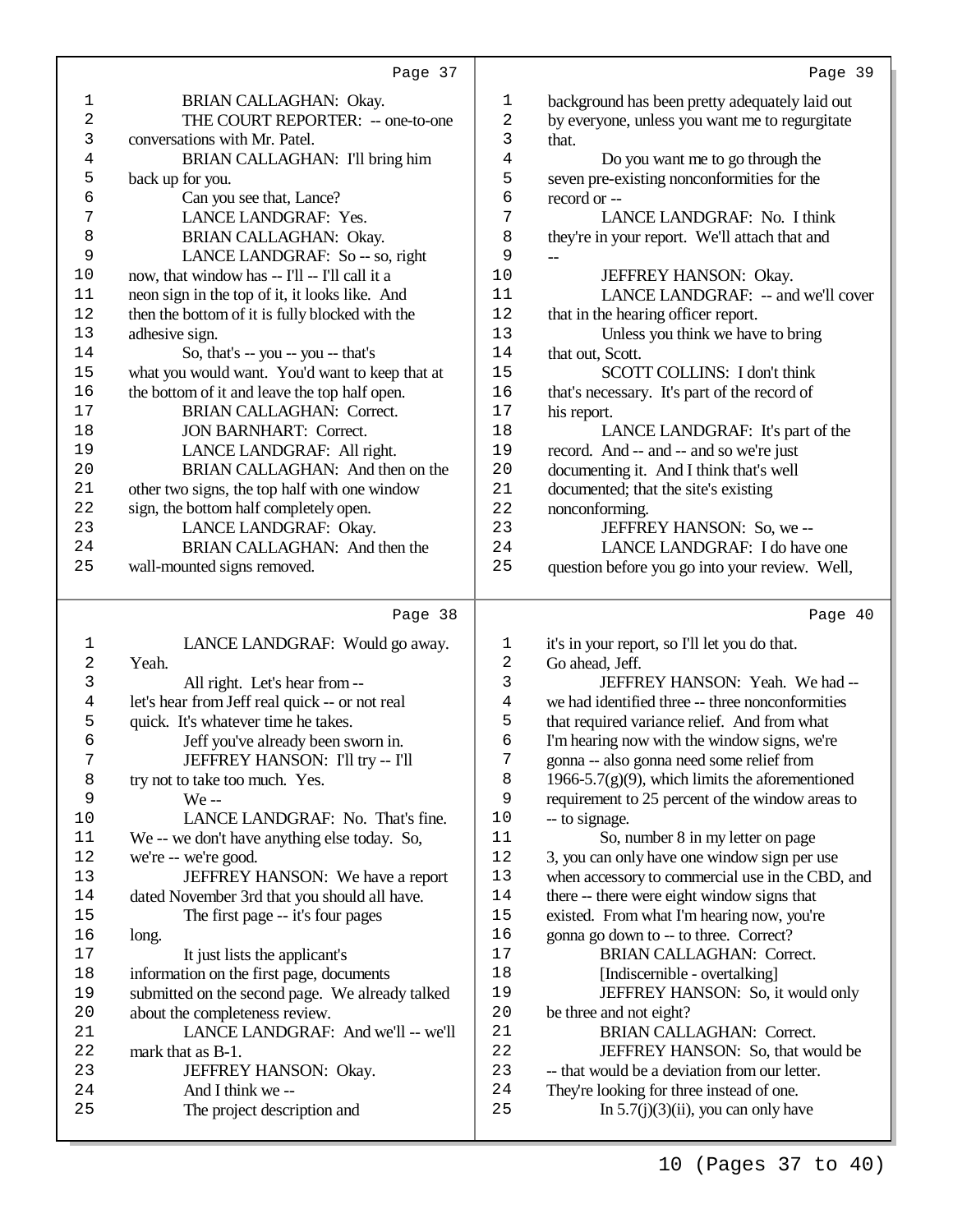| 1              |                                                                                                      | 1        | Atlantic, then. Correct?                                      |  |  |
|----------------|------------------------------------------------------------------------------------------------------|----------|---------------------------------------------------------------|--|--|
| $\overline{c}$ | They already talked about one                                                                        |          | <b>BRIAN CALLAGHAN: Correct.</b>                              |  |  |
| 3              | awning or canopy or marquee sign. We've got                                                          |          | <b>JON BARNHART: Correct.</b>                                 |  |  |
| 4              | three that we identified; the -- the corner one                                                      |          | JEFFREY HANSON: And then the only                             |  |  |
| 5              | and then one on Indiana and one on Atlantic.                                                         | 4<br>5   | other thing we identified was number 11 in our                |  |  |
| б              | We'll need a variance for that.                                                                      | 6        | letter on page 4 was that, if you have an awning              |  |  |
| 7              | And then $5.7(g)(10)$ , number 10 in                                                                 | 7        | covering a public sidewalk, you need a -- a                   |  |  |
| 8              | my letter on page 4, restricts the type of                                                           | 8        | lease agreement with the city for that                        |  |  |
| 9              | content that's permissible for accessory window                                                      | 9        | encumbrance.                                                  |  |  |
| 10             | signs and the -- the type of signage isn't                                                           | 10       | And other than that, I didn't have                            |  |  |
| 11             | permitted. So, that's the third variance.                                                            | 11       | anything further, unless there's any questions                |  |  |
| 12             |                                                                                                      | 12       | or comments for me.                                           |  |  |
| 13             | And then the one that we just                                                                        | 13       | LANCE LANDGRAF: Question on that,                             |  |  |
| 14             | talked about, $5.7(g)(9)$ for the relief. And it                                                     | 14       |                                                               |  |  |
|                | sounds like they want 50 percent on the -- the                                                       | 15       | Jon or -- or Brian. Is that canopy, is that out               |  |  |
| 15<br>16       | two corner windows, for lack of a better term.                                                       | 16       | over the right-of-way or is that on your                      |  |  |
|                | And then the easterly sign along --                                                                  |          | property?                                                     |  |  |
| 17             | going along -- back along Atlantic, adjacent to                                                      | 17       | JON BARNHART: It's over the                                   |  |  |
| 18             | the pizza shop there, they want to be able to,                                                       | $18\,$   | right-of-way, Lance.                                          |  |  |
| 19             | basically, cover 100 percent there for privacy                                                       | 19       | LANCE LANDGRAF: Okay. So, we'll                               |  |  |
| 20             | for the office, if I'm understanding that                                                            | 20       | -- we'll ask you, as a condition, just to get a               |  |  |
| 21             | correctly.                                                                                           | 21       | -- a license from the city for that.                          |  |  |
| 22             | LANCE LANDGRAF: No. The--                                                                            | 22       | <b>JON BARNHART: Okay.</b>                                    |  |  |
| 23             | Just the top. The top would be                                                                       | 23       | LANCE LANDGRAF: And again, this is                            |  |  |
| 24             | open. The bottom--                                                                                   | 24       | something we've been doing. We're trying to                   |  |  |
| 25             | They would flip it from the other                                                                    | 25       | clean a lot of this stuff up with regard to                   |  |  |
|                |                                                                                                      |          |                                                               |  |  |
|                |                                                                                                      |          |                                                               |  |  |
|                | Page 42                                                                                              |          | Page 44                                                       |  |  |
|                |                                                                                                      |          |                                                               |  |  |
| 1              | one.                                                                                                 | 1        | making sure that -- that everyone follows the                 |  |  |
| 2              | JEFFREY HANSON: Bottom?                                                                              | 2        | same rules and that --                                        |  |  |
| 3              | Okay. So, 50 percent, just the                                                                       | 3        | That's where that's coming from.                              |  |  |
| 4              | bottom covered on the one?                                                                           | 4        | So                                                            |  |  |
| 5              | LANCE LANDGRAF: Is that correct,                                                                     | 5        | BRIAN CALLAGHAN: Let me ask a                                 |  |  |
| б              | Brian?                                                                                               | 6        | question on that. My experience with the city,                |  |  |
| 7              | JEFFREY HANSON: There won't be any                                                                   | 7        | it takes them about six months to do a revocable              |  |  |
| 8              | signage on the top of that window, then?                                                             | 8        | license. By the time I prepare it, get it to                  |  |  |
| 9              | BRIAN CALLAGHAN: That's correct.                                                                     | 9        | city council, have the two readings, get them to              |  |  |
| 10             | JEFFREY HANSON: Okay.                                                                                | 10       | sign it, back up to the mayor to sign it, am I                |  |  |
| 11             | BRIAN CALLAGHAN: Fifty percent on                                                                    | 11       |                                                               |  |  |
| 12             | the bottom, no -- no signage on top.                                                                 | $12$     | With -- within that period of time,                           |  |  |
| 13             | JEFFREY HANSON: Like --                                                                              | 13       | assuming I get a positive recommendation, are we              |  |  |
| 14             | Because I see, like, a neon --                                                                       | 14       | able, then, to put the window signs back in?                  |  |  |
| 15             | like, on the street, you know, I see like a                                                          | 15       | LANCE LANDGRAF: Yes. Yeah. We                                 |  |  |
| 16             | neon, sort of. I didn't know if that was gonna                                                       | 16       | wouldn't -- we wouldn't hold you up from that.                |  |  |
| $17$           | stay or whatever above the Bud Light sign or                                                         | 17       | That $-$ that's $-$                                           |  |  |
| 18             | whatever that is there.                                                                              | 18       | Understanding that we would just                              |  |  |
| 19             | BRIAN CALLAGHAN: Everything on top                                                                   | 19       | keep--                                                        |  |  |
| 20             | -- to be on file -- on top of that northern                                                          | 20       | BRIAN CALLAGHAN: Right.                                       |  |  |
| 21             | window goes.                                                                                         | 21       | LANCE LANDGRAF: -- keep that in                               |  |  |
| 22             | JEFFREY HANSON: Okay. So, we want                                                                    | 22       | our file --                                                   |  |  |
| 23             | to cover the top on the two corner ones and then                                                     | 23       | [Indiscernible - overtalking]                                 |  |  |
| 24<br>25       | just the bottom on the one along the east -- the<br>easterly sign along -- the easterly window along | 24<br>25 | BRIAN CALLAGHAN: We agree.<br>LANCE LANDGRAF: We would circle |  |  |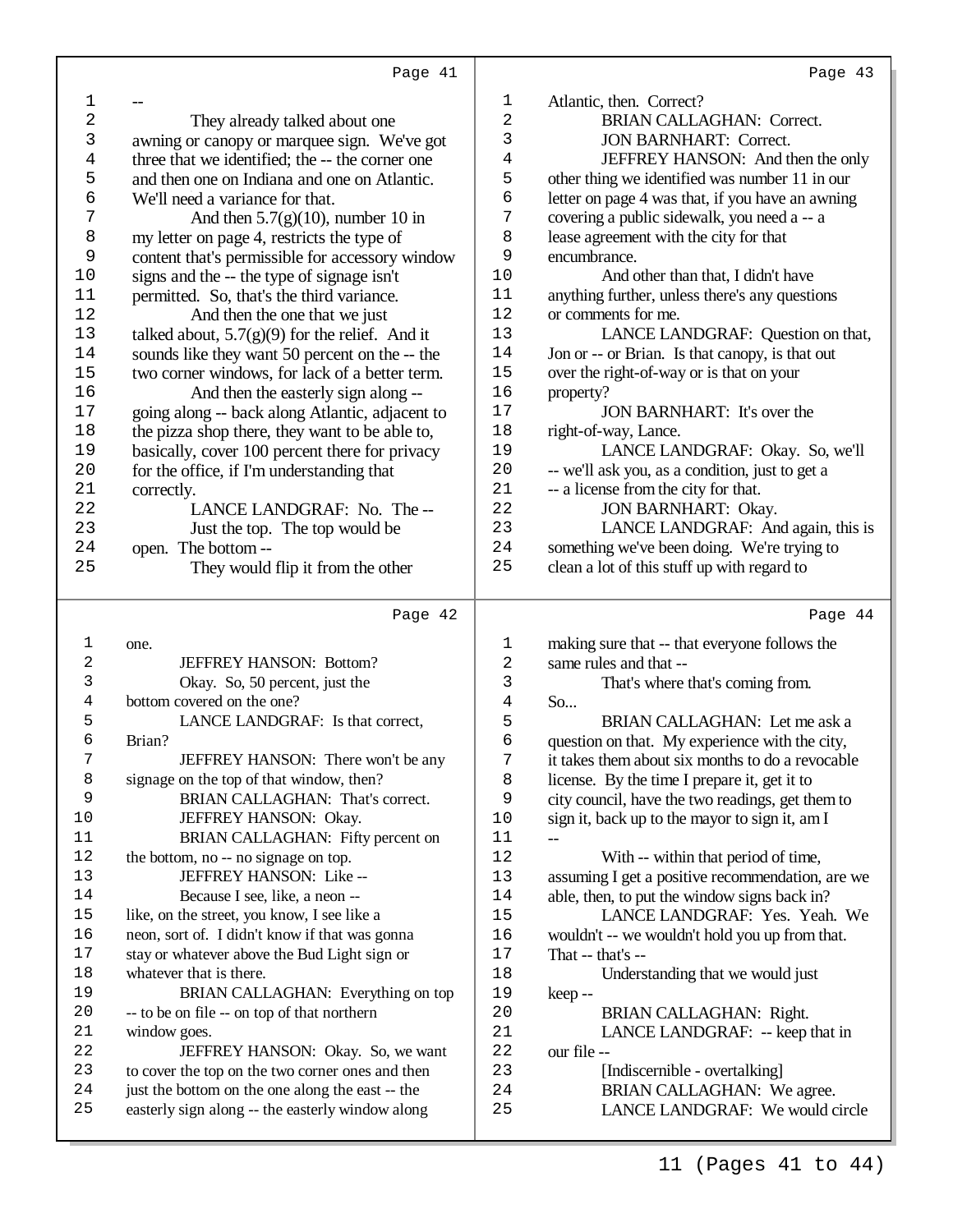| 1          | back on that. That's just something we'll have        | 1        | no one has raised their hands.                  |
|------------|-------------------------------------------------------|----------|-------------------------------------------------|
| 2          | to keep track of.                                     | 2        | LANCE LANDGRAF: Okay. We'll close               |
| 3          | Hopefully, the city gets a little                     | 3        | the public portion and we'll come back to CRDA. |
| 4          | more assistance with getting those done a little      | 4        | Rob, do you have anything else,                 |
| 5          | faster. Because, honestly, there's gonna be a         | 5        | comment-wise?                                   |
| б          | lot of them coming in. The -- the boardwalk is        | 6<br>7   | ROBERT REID: Yes. I-I-I                         |
| 7          | -- is really egregiously flagrant in -- in not        |          | guess I wanted -- I wanted Brian to put on the  |
| 8          | following that rule. So                               | 8        | record that the second and third floor is to be |
| 9          | ROBERT REID: Yes.                                     | 9        | used for storage only and it's not gonna be     |
| 10         | LANCE LANDGRAF: That's -- that's                      | 10       | apartments. That's something that we talked     |
| 11         | coming around a lot.                                  | 11       | about and, I think, may even be in the          |
| 12         | ROBERT REID: That's right.                            | 12       | application. But, I wanted to make sure that's  |
| 13         | [Indiscernible - overtalking]                         | 13       | on the record.                                  |
| 14         | LANCE LANDGRAF: All right. Jeff,                      | 14       | <b>BRIAN CALLAGHAN:</b> It is --                |
| $15$       | is that -- are you complete?                          | 15       | The second floor is storage. The                |
| 16         | JEFFREY HANSON: I'm complete,                         | 16       | third floor was vacant.                         |
| $17$       | unless you have anything further for me, Lance.       | 17       | ROBERT REID: Okay. Well --                      |
| 18         | LANCE LANDGRAF: Not at this point.                    | 18       | <b>BRIAN CALLAGHAN: And it will</b>             |
| 19         | I'm -- I'm glad you raised the --                     | 19       | remain vacant.                                  |
| 20         | the -- the -- the right-of-way issue because          | 20       | ROBERT REID: Well, it -- it --                  |
| 21         | that was something I was gonna say at the             | 21       | We have to understand what "vacant"             |
| 22         | beginning. And I'm glad you brought it up in          | 22       | means. Does it mean it's gonna be an apartment  |
| 23         | your report.                                          | 23       | later or is it gonna be storage? What --        |
| 24         | Okay. I'll get back to my agenda                      | 24       | BRIAN CALLAGHAN: We don't know.                 |
| 25         | here real quick just to make sure I didn't miss       | 25       | We haven't made a determination.                |
|            |                                                       |          |                                                 |
|            |                                                       |          |                                                 |
|            | Page 46                                               |          | Page 48                                         |
|            |                                                       |          |                                                 |
| 1          | anything.                                             | 1        | ROBERT REID: So, I can't --                     |
| $\sqrt{2}$ | All right. Anything else from you,                    | 2        | BRIAN CALLAGHAN: And whatever                   |
| 3          | Brian or Jon or -- or Mr. Patel?                      | 3        | determination we would make, I would have to    |
| 4          | BRIAN CALLAGHAN: No. I think                          | 4        | come back to you for a new land use.            |
| 5          | we're good.                                           | 5        | ROBERT REID: Well, you're --                    |
| 6          | [Indiscernible - overtalking]                         | 6        | you're permitted to have apartments there.      |
| 7          | DHARMENDRAKUMAR PATEL: sir.                           | 7        | And I can't approve something                   |
| 8          | Thank you so much for everyone's                      | 8        | called vacant. It has to have a use. So, you    |
| 9          | time. Thank you.                                      | 9        | have to make a decision on that.                |
| 10         | LANCE LANDGRAF: Has he been sworn                     | 10       | LANCE LANDGRAF: Well, is it -- is               |
| 11         | in, Scott, Mr. Patel?                                 | 11       | it set up as an apartment?                      |
| 12         | SCOTT COLLINS: No, he-- he                            | 12       | What -- what was the last land use              |
| 13         | hasn't, although I wouldn't say he's testified        | 13       | for it?                                         |
| 14         | $at -$                                                | 14       | DHARMENDRAKUMAR PATEL: We're not                |
| 15         | LANCE LANDGRAF: Okay. All right.                      | 15       | gonna use anything there.                       |
| 16         | That's fine.                                          | 16       | BRIAN CALLAGHAN: It's -- it's not               |
| 17         | Then, with that, I'll open it up to                   | 17       | set up as an apartment right now, no.           |
| 18         | the public.                                           | $18\,$   | LANCE LANDGRAF: So, why don't we                |
| 19         | If there's anyone that wishes to                      | 19       | just call that storage as well and --           |
| 20         | make a comment on this application, please raise      | 20       | BRIAN CALLAGHAN: Okay.                          |
| 21         | your hand in the Zoom app and you'll be               | 21       | LANCE LANDGRAF: -- just so that it              |
| 22         | recognized and able to speak.                         | 22       | -- it doesn't muck up our -- our system with    |
| 23         | Liza, if you could check and see if                   | 23       | trying to get, you know, land uses on each of   |
| 24<br>25   | there's anybody.<br>LIZA BARRICK: Yeah. It looks like | 24<br>25 | the floors.<br>[Indiscernible - overtalking]    |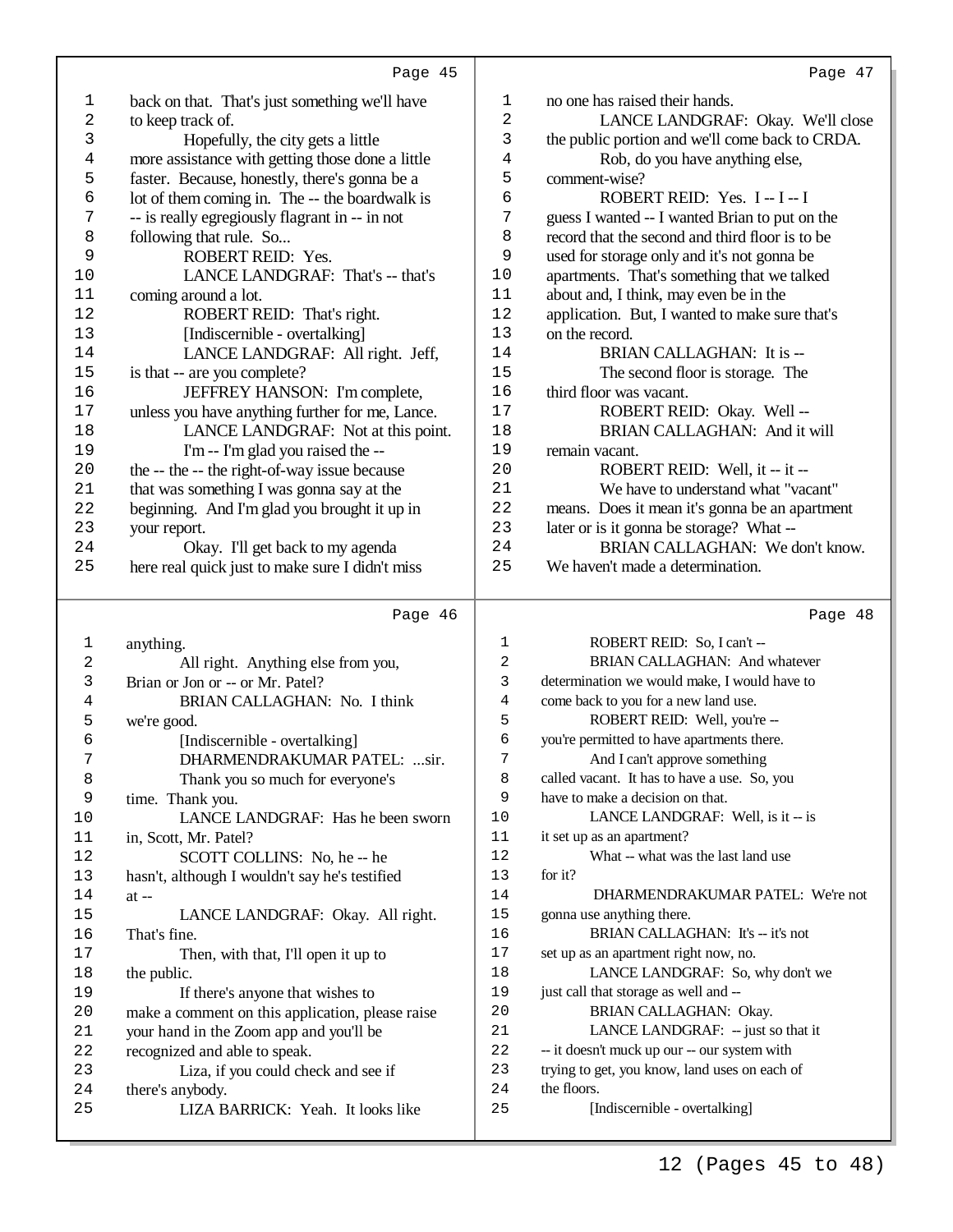| $\mathbf 1$    | This way, storage. And if                                                        | $\mathbf{1}$      |                                                           |  |  |  |
|----------------|----------------------------------------------------------------------------------|-------------------|-----------------------------------------------------------|--|--|--|
| $\sqrt{2}$     | Mr. Patel decides he wants to renovate it and --                                 | 2                 | I'm still a little uncomfortable                          |  |  |  |
| 3              | and put apartments in there, it's certainly a                                    | 3                 | with blocking the view, but I'm -- I'm getting            |  |  |  |
| 4              | permitted use. You'll just have to come in for                                   | $\overline{4}$    | more comfortable with being able to see, through          |  |  |  |
| 5              | a CLUC.                                                                          | 5                 | the corner, both sides of that corner. I think            |  |  |  |
| 6              | BRIAN CALLAGHAN: Right.                                                          | $\epsilon$        | that provides some security looking into the              |  |  |  |
| 7              | ROBERT REID: No. Well, one thing                                                 | $\overline{7}$    | building.                                                 |  |  |  |
| 8              | --                                                                               | 8                 | I -- I get that he wants some                             |  |  |  |
| 9              | There -- there's -- there's also a                                               | 9                 | privacy in his office there and -- and I                  |  |  |  |
| $10$           | fire escape on the side that's out over the                                      | 10                | understand that.                                          |  |  |  |
| 11             | sidewalk. They might as well get a license for                                   | 11                | And as long as we can keep the top                        |  |  |  |
| 12             | that as well while they're going in and asking                                   | 12                | of that open, I think we're moving in a -- in a           |  |  |  |
| 13             | for the --                                                                       | 13                | better direction there.                                   |  |  |  |
| 14             | LANCE LANDGRAF: I -- I don't know                                                | 14                | So, with that, we'll close the --                         |  |  |  |
| 15             | that you need licensings for a fire escape.                                      | 15                | the testimony, unless --                                  |  |  |  |
| 16             | ROBERT REID: Well, it's out over                                                 | 16                |                                                           |  |  |  |
|                |                                                                                  |                   | Scott, do you have anything else?                         |  |  |  |
| 17             | $- -$                                                                            | 17                | SCOTT COLLINS: Nothing here.                              |  |  |  |
| $18$           | It's -- it's a structural member                                                 | 18                | Thank you.                                                |  |  |  |
| 19             | that's out --                                                                    | 19                | LANCE LANDGRAF: Jeff or Jane?                             |  |  |  |
| 20             | LANCE LANDGRAF: I understand that,                                               | 20                | JEFFREY HANSON: No, sir.                                  |  |  |  |
| 21             | but $I -$                                                                        | 21                | BRIAN CALLAGHAN: Mr. Landgraf, I                          |  |  |  |
| 22             | I don't believe you need, for --                                                 | 22                | just asked the client. We do have lights on               |  |  |  |
| 23             | For a fire escape that's only used                                               | 23                | inside the building at night and we do have               |  |  |  |
| 24             | in emergency, I don't believe that that --                                       | 24                | cameras.                                                  |  |  |  |
| 25             | Because then it would be all over                                                | 25                | LANCE LANDGRAF: Good.                                     |  |  |  |
|                |                                                                                  |                   |                                                           |  |  |  |
|                | Page 50                                                                          |                   | Page 52                                                   |  |  |  |
| $\mathbf{1}$   | the city.                                                                        | $\mathbf{1}$      | Let me ask you this: Is -- are                            |  |  |  |
| $\sqrt{2}$     | ROBERT REID: Well, the -- the                                                    | 2                 | those cameras tied to the Atlantic City Police            |  |  |  |
| 3              | purpose of that is to make sure it's approved                                    | 3                 | Department?                                               |  |  |  |
| $\overline{4}$ | and secured properly for liability.                                              | 4                 | DHARMENDRAKUMAR PATEL: Yes. We                            |  |  |  |
| 5              | LANCE LANDGRAF: That's beyond our                                                | 5                 | have them inside and outside. And show camera             |  |  |  |
| 6              |                                                                                  | 6                 | on is --                                                  |  |  |  |
| 7              |                                                                                  | 7                 |                                                           |  |  |  |
|                | Rob, that's not our -- our role                                                  |                   | [Indiscernible - overtalking]                             |  |  |  |
| 8              | here. That's the fire department and the                                         | 8                 | police officer from                                       |  |  |  |
| 9              | building office. We're -- we're not stepping                                     | 9                 | Atlantic City Police Department is handling.              |  |  |  |
| 10             | out of -- of our role. We're gonna stay within                                   | $10$              | And only my [indiscernible]                               |  |  |  |
| 11             | our -- our parameters in land use.                                               | $1\,1$            | camera outside.                                           |  |  |  |
| 12             | So, if -- if the city thinks it                                                  | $12$              | Anytime any [indiscernible]                               |  |  |  |
| $13$           | needs a license, that's not part of our purview                                  | $13$              | corner, the officer comes to me and I call                |  |  |  |
| 14             | to approve or deny a -- a fire escape. Because                                   | 14                | them and say, come here, and take the page --             |  |  |  |
| 15             | we're not inspecting it for any --                                               | 15                | videos or what they were.                                 |  |  |  |
| 16             | ROBERT REID: Oh. No, no.                                                         | 16                | Like during -- on Father's Day we                         |  |  |  |
| $17$           | LANCE LANDGRAF: -- compliance.                                                   | $17$              | have a shooting and all this stuff.                       |  |  |  |
| 18             | ROBERT REID: I'm not saying that                                                 | $18\,$            | LANCE LANDGRAF: Right.                                    |  |  |  |
| 19             | we have any jurisdiction over the fire escape.                                   | 19                | DHARMENDRAKUMAR PATEL:                                    |  |  |  |
| 20             | LANCE LANDGRAF: Well, the -- the                                                 | $20$              | [Indiscernible] and say come here. And I                  |  |  |  |
| 21             |                                                                                  | $2\sqrt{1}$       | have a camera. They took my pictures, videos              |  |  |  |
| 22             | I -- I want to be very, very clear                                               | 22                | and everything.                                           |  |  |  |
| 23             | with that and not bring that into the land use                                   | 23                | LANCE LANDGRAF: Hey, Scott, with                          |  |  |  |
| 24             |                                                                                  |                   |                                                           |  |  |  |
|                |                                                                                  |                   |                                                           |  |  |  |
| 25             | role. So, just -- just be aware of that. So<br>All right. So, the -- the signage | $2\sqrt{4}$<br>25 | him testifying, we should probably put him under<br>oath. |  |  |  |